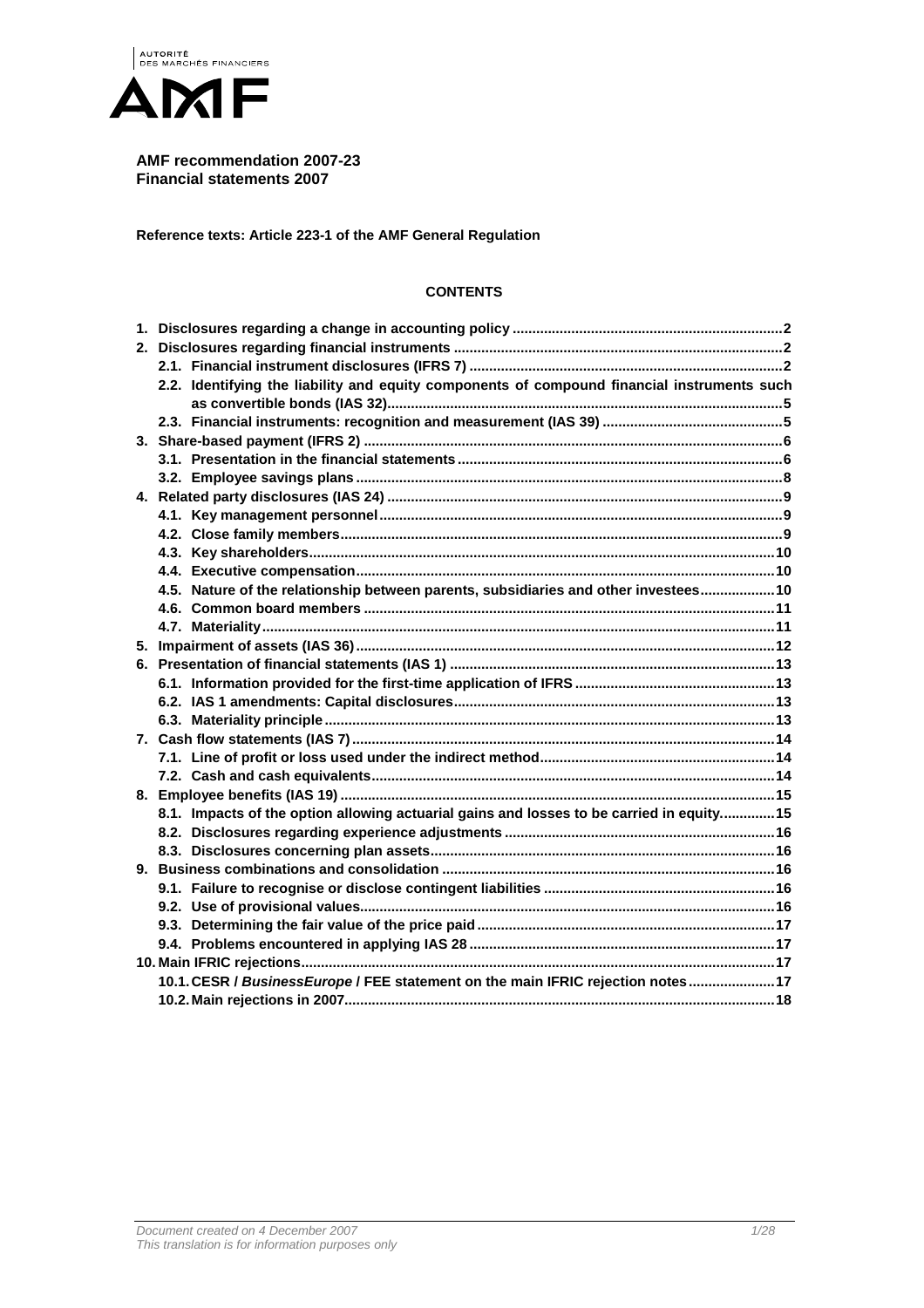

# **1. Disclosures regarding a change in accounting policy**

IAS 1 on the presentation of financial statements requires consistent presentation and classification for each period presented (paragraph 27); it also specifies that comparative information should be provided in respect of at least one previous period (paragraph 36). Any changes in accounting policy should be applied retrospectively (IAS 8.19), as if the new policy had always been applied.

Appendix I, paragraph 20.1 of Prospectus Regulation (EC) 809/2004 states that prospectuses should present historical financial information covering the latest three financial years (e.g. 2007, 2006 and 2005). Given that Article 28.1 of the Regulation allows the earliest financial period (in this case 2005) to be incorporated by reference, European regulators eventually decided that this could also apply to accounting policy changes. As a result, it would be acceptable for issuers to present only the two most recent financial periods under consistent presentation and classification rules, and not restate information relating to the earliest period (2005), if that year is incorporated by reference in the prospectus.

However, if an issuer chooses to present all three financial periods, it should ensure that the data are comparable, pursuant to the provisions of IAS 1 on consistency of presentation. The information relating to 2005 would therefore also need to be restated under the new policies adopted for the 2007 financial statements.

The AMF stresses that the same reasoning applies to registration documents and to corrections of accounting errors.

### **2. Disclosures regarding financial instruments**

## **2.1. Financial instrument disclosures (IFRS 7)**

IFRS 7 – Financial Instruments: Disclosures, was adopted by the European Union on 11 January 2006 and is effective for all accounting periods beginning on or after 1 January 2007. The aim of IFRS 7 is to provide a better description of the financial risks to which an entity is exposed and the ways in which they are managed. The new standard ushers in major changes for all issuers, not just credit institutions or insurance companies, although these entities are the most affected. For example, based on the balance sheets of CAC 40 companies, financial instruments represent on average:

- 96% of total assets and 86% of total liabilities of credit institutions; compared with
- 27% and 37%, respectively, for industrial and commercial companies.

Consequently, the more an entity uses financial instruments and is exposed to the associated risks, the more information it must disclose. Relatively few issuers in Europe chose to early-adopt IFRS 7 in their 2006 financial statements, probably because of the difficulty in implementing its requirements. The AMF therefore draws issuers' attention to the importance of producing high-quality information, particularly since mandatory application of IFRS 7 comes at a time of uncertainty in financial markets.

In sum, the new standard introduces some new disclosures and alters the way in which information will be presented.

#### 2.1.1. New disclosure requirements

IFRS 7 modifies the scope of IAS 32 (Financial instruments: disclosure and presentation), which now addresses presentation issues only. The new standard introduces many new disclosures allowing users to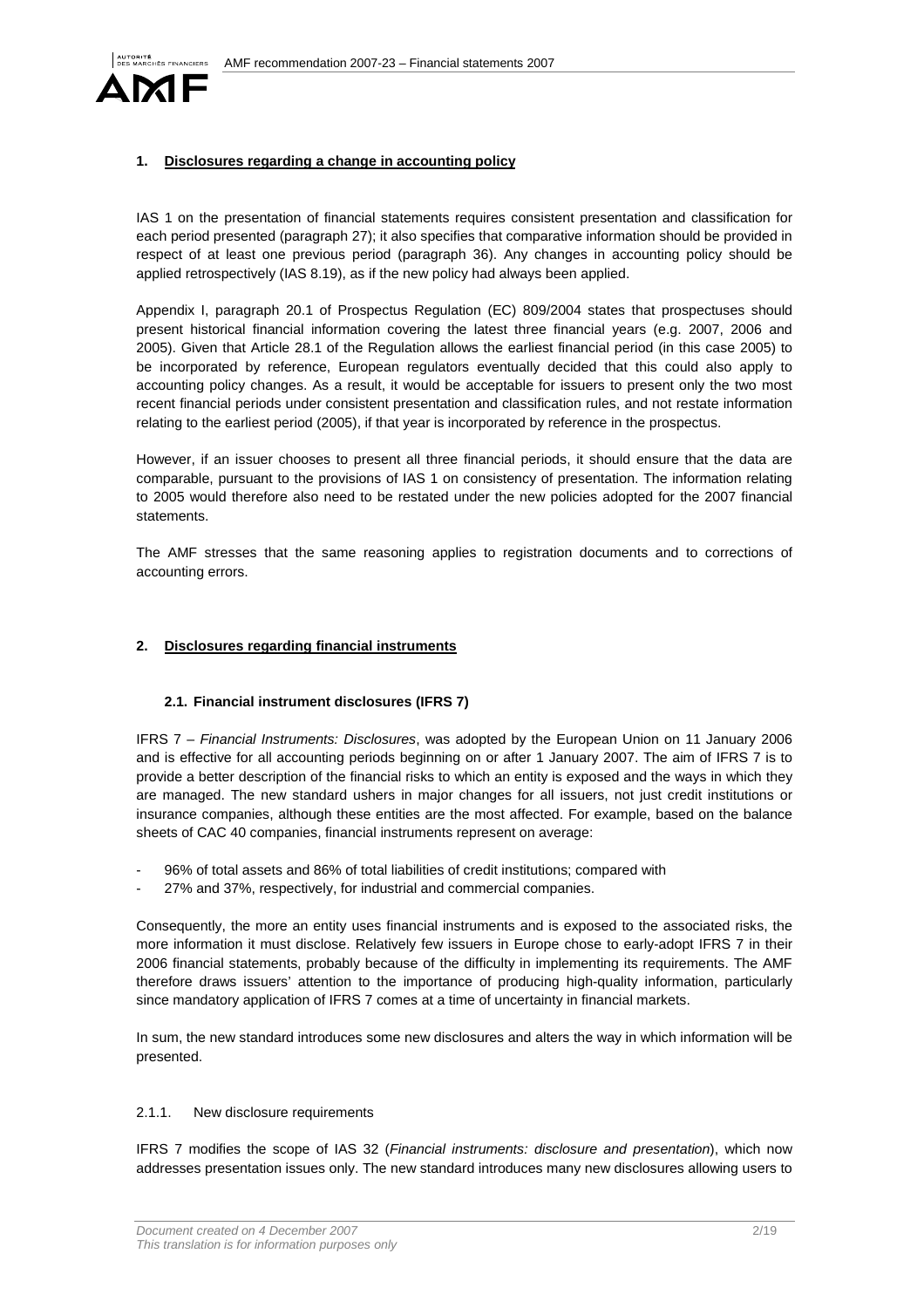

evaluate the significance of financial instruments for an entity's financial position and performance (paragraph 7).

Entities will be required to produce new, quantitative disclosures for financial instruments, in particular:

- the carrying amount of financial assets pledged as collateral for liabilities or contingent liabilities (IFRS 7.14);
- for cash flow hedges:
	- o for each line item in the income statement, the amount that was removed from equity and included in profit or loss for the period (IFRS 7.23d), and
	- o the ineffectiveness recognised in profit or loss that arises from cash flow hedges (IFRS 7.24b);
- for fair value hedges, gains or losses on the hedging instrument and on the hedged item attributable to the hedged risk (IFRS 7.24.a);
- for hedges of net investments in foreign operations, the ineffectiveness recognised in profit or loss (IFRS 7.24c);
- an analysis of the age of financial assets that are past due as at the reporting date but not impaired, and an analysis of impaired financial assets (IFRS 7.37);
- information regarding financial instruments which are not traded on an active market and whose fair value is determined using a valuation technique (method used, aggregate difference yet to be recognised in profit or loss at the beginning and end of the period and a reconciliation of changes in the balance of this difference) (IFRS 7.28).

The standard also introduces additional disclosures on accounting policies (IFRS 7.21), in particular:

- a description of the criteria used to determine impairment (IFRS 7.B5f);
- when the terms of financial assets that would otherwise be past due or impaired have been renegotiated, the accounting policy applied to these financial assets (IFRS 7.B5g).

Lastly, new qualitative and quantitative disclosures are required to provide a better description of risk (particularly credit, liquidity and market risk) and how that risk is managed:

- qualitative disclosures (IFRS 7.33): for each type of risk, an entity must disclose (a) the exposures to risk and how they arise, (b) its objectives, policies and processes for managing the risk and the methods used to measure the risk, and (c) any changes in (a) or (b) from the previous period;
- quantitative disclosures: an entity must disclose the extent of its exposure to risk arising from financial instruments, based on the information provided internally to key management personnel (paragraphs 34 to 42). These include:
	- o its exposure to each risk at the reporting date (IFRS 7.34), and in particular, summary quantitative data about all risks in line with the reports used by management to monitor exposures;
	- o credit risk, including the credit quality of financial assets (paragraph 36), an analysis of the age of financial assets that are past due as at the reporting date but not impaired (paragraph 37a), collateral and other credit enhancements obtained (paragraph 38, etc.);
	- o liquidity risk, including a maturity analysis for financial liabilities (paragraph 39);
	- o market risk, including a sensitivity analysis for each type of market risk to which the entity is exposed at the reporting date, showing how profit or loss and equity would have been affected by changes in the relevant risk variable that were reasonably possible at that date; and the methods and assumptions used in preparing the sensitivity analysis (paragraph 40). If the year-end exposure to market risk does not reflect the exposure during the year, the entity shall disclose that fact and the reason it believes the year-end exposure is unrepresentative (paragraph 42).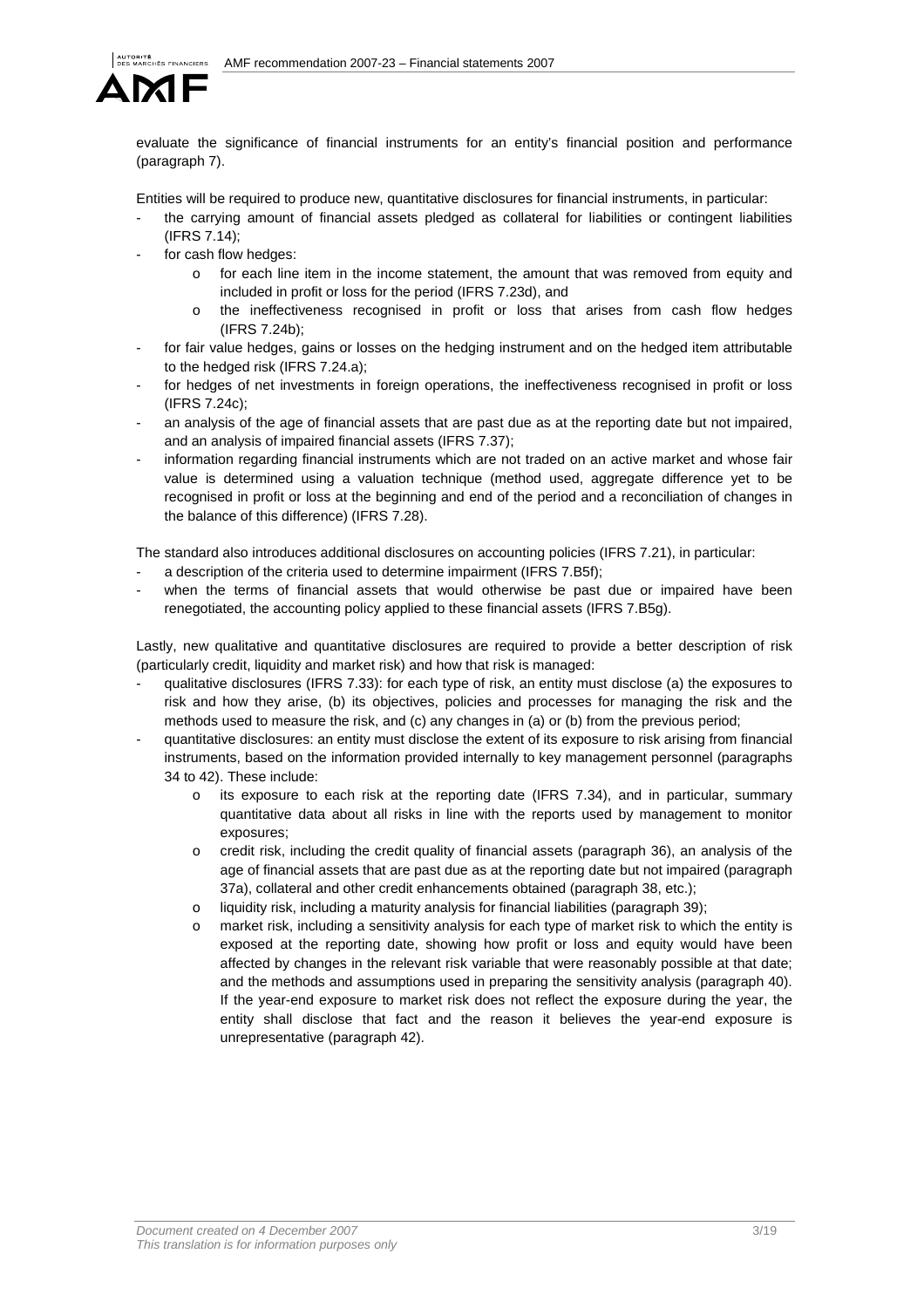

## 2.1.2. Presentation of information

2.1.2.1. Reference to a management commentary or another statement outside the financial statements

IFRS 7 offers the possibility of providing certain information outside the notes to the financial statements<sup>1</sup>. This applies to the qualitative and quantitative disclosures referred to in paragraphs 31 to 42 on the nature and extent of risks arising from financial instruments and the management of these risks.

The AMF draws issuers' attention to the requirements to be met under IFRS 7.B6 when selecting this option:

- even when it is not included in the notes to the financial statements, the information must be available on the same terms and at the same time as the consolidated financial statements, and must be attached thereto. Failing this, the consolidated financial statements are incomplete;
- an explicit reference must be made to this audited information in the notes to the consolidated financial statements.

### 2.1.2.2. Presentation of information by class of financial instrument

Financial instruments with similar characteristics are to be grouped into classes. IFRS 7 states that certain disclosures should be provided by class of financial instrument (IFRS 7.6) and requires entities to provide sufficient information to permit reconciliation to the line items presented in the balance sheet (IFRS 7.7).

According to IFRS 7 (paragraphs B1 to B3 of Appendix B), classes of financial instruments:

- must be appropriate to the nature of the information disclosed;
- must take into account the characteristics of those financial instruments;
- are determined by the entity and are, thus, distinct from the categories of financial instruments specified in IAS 39;
- should at a minimum distinguish instruments measured at amortised cost from those measured at fair value and treat as a separate class or classes those financial instruments outside the scope of IFRS 7.

The AMF's review of 2006 financial statements found that it was often difficult to link balance sheet items to the financial instruments described in the notes. Accordingly, and because of the complexity of financial instruments, the AMF recommends that issuers provide precise information about how they apply these new obligations under IFRS 7.

## 2.1.3. Presentation of comparative information

As certain information required by IFRS 7 was already provided under IAS 30 and IAS 32, the preparation of prior-period comparatives for these disclosures should not pose any particular problems.

However, practical difficulties may arise when applying new disclosure requirements under IFRS 7 to prior reporting periods included as comparatives. When there are material difficulties in producing reliable information at a reasonable cost, IAS 8 requires the issuer to state which disclosures have not been made and why. The AMF nevertheless hopes that the use of this "impracticability" exception will be limited to certain clearly identified cases (such as new disclosures relating to financial year 2005, before IFRS 7 was published).

 1 IFRS 7.B6 suggests that this information could be included in a management commentary or risk report.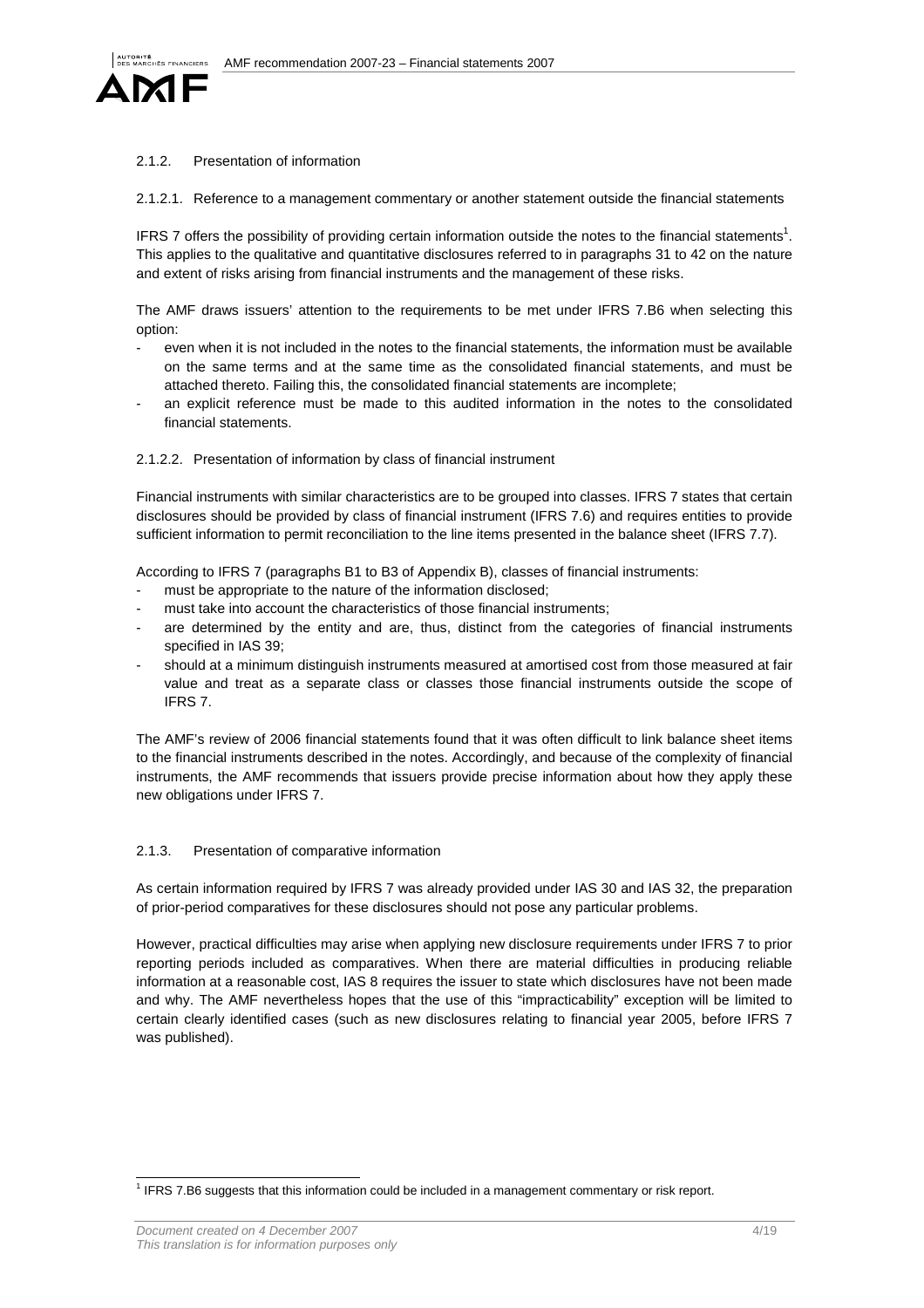

# **2.2. Identifying the liability and equity components of compound financial instruments such as convertible bonds (IAS 32)**

This is a complex and sensitive area for issuers, in terms both of performance analysis and of reporting. Compound financial instruments often contain clauses that make it difficult to distinguish between these components and to measure the instruments upon initial recognition and at subsequent dates.

The AMF's review of 2006 financial statements revealed that the vast majority of entities holding compound financial instruments failed to provide a sufficiently detailed description of the analytical criteria and basis of measurement applied. The following information could help users better understand these instruments, where they are material:

- main characteristics;
- criteria used for recognising a liability/equity component or derivative (convertible bonds with variable exchange ratios or net cash settlement of the conversion option);
- the criteria, methods and assumptions applied to value the various components upon initial recognition in the balance sheet and at subsequent dates (for liability components and derivatives);
- the comparative data used to monitor assumptions from one period to the next.

The effects of the amendments to IAS 1, which were adopted by the European Union in January 2006, are discussed in section 6.2.

### **2.3. Financial instruments: recognition and measurement (IAS 39)**

### 2.3.1. Terminology

In the financial statements for 2006, it is not unusual to find non-voting securities classified in the balance sheet under the categories used in French GAAP ("titres de participation", "TIAP", etc.), with the equivalent category under IFRS sometimes indicated in the notes. Because IFRS 7 requires, inter alia, that note disclosures of financial instruments be reconciled with the line items presented in the balance sheet, terminology should be harmonised.

#### 2.3.2. Basis of measurement and impairment

Under IAS 39, the basis of measurement for financial instruments is the price quoted for the instrument on an active market, where available. This price should be taken into consideration even when the number of transactions is limited, unless the entity can demonstrate that they represent a forced sale. In this case, or when no active market for the instrument exists, fair value is determined using a valuation technique based on market inputs. IAS 39.48A requires issuers to show that the technique adopted has demonstrably provided reliable price estimates and would be commonly used by market participants to price a similar instrument. This requirement also applies to market inputs, including the illiquidity factor.

Regarding available-for-sale securities, very few issuers gave details of (i) the criteria used to assess impairment on these instruments, in particular interest rate derivatives with both individual and portfoliobased assessments of credit risk (IAS 39.59 (a)-(f), (ii) the method applied in the event of a partial sale of securities (e.g. FIFO or another method), and (iii) securities measured at cost in the balance sheet, mainly unlisted securities for which no reliable measurement of fair value exists.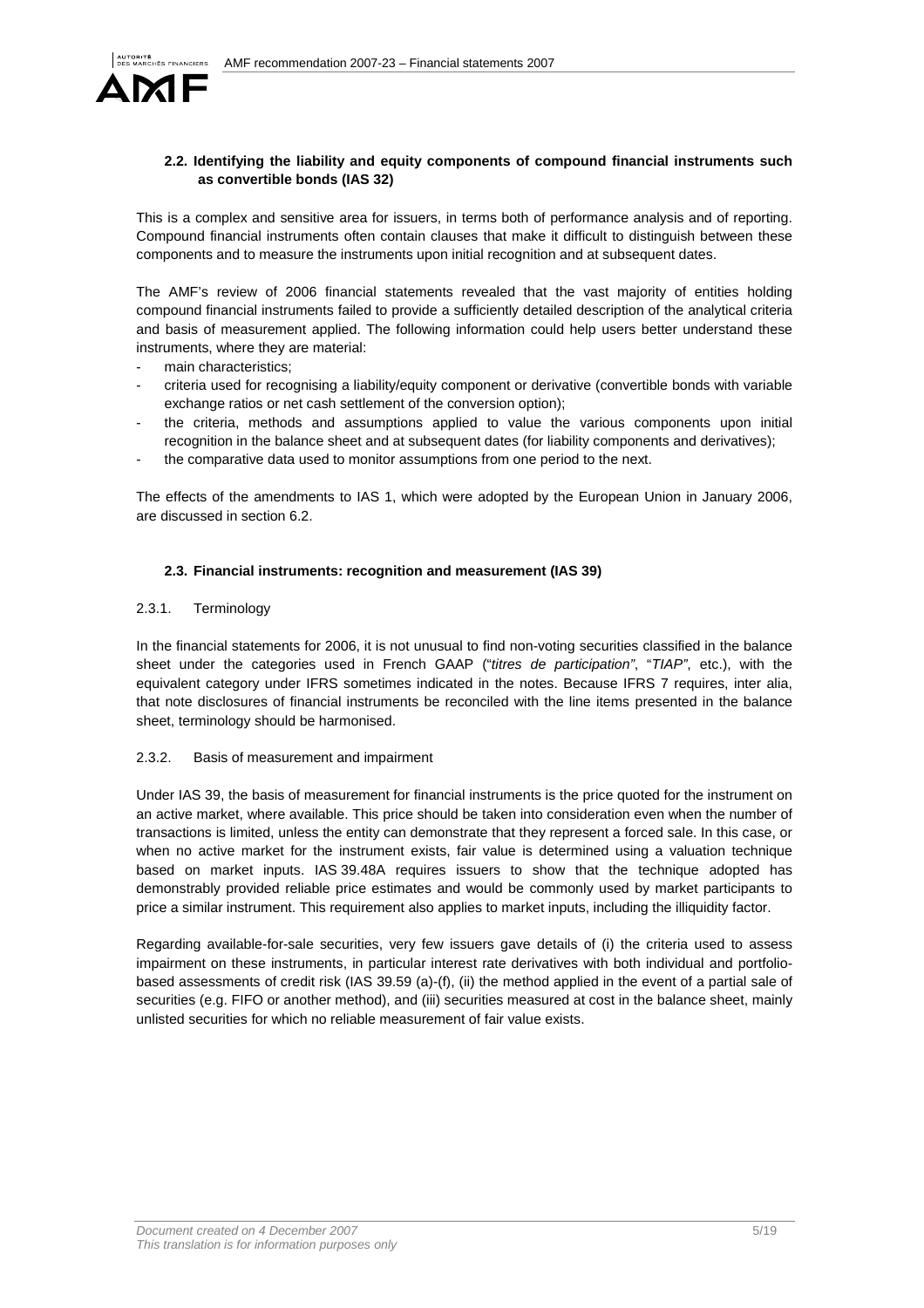

# 2.3.3. Presentation of the impacts of valuation adjustments on profit or loss and equity

Regarding available-for-sale securities and cash flow hedges, the AMF's review of 2006 financial statements found that issuers could improve their disclosures on the impact of transferring valuation adjustments previously carried in equity to profit or loss, as well as the information provided on hedge ineffectiveness. This is particularly important in view of the introduction of IFRS 7 (paragraphs 20 (a) (ii) and 23 (d)). Issuers should also be reminded that it would be useful to identify the impact of these financial instrument categories on equity (valuation adjustment on available-for-sale securities and the effective portion of cash flow hedges).

## **3. Share-based payment (IFRS 2)**

The AMF conducted a wide-ranging review of the application of IFRS 2 (Share-based payment) by a sample of issuers<sup>2</sup> listed on Eurolist.

## **3.1. Presentation in the financial statements**

In accordance with IFRS 2.50, issuers should disclose information that enables financial statement users to understand the effect of share-based payment transactions on profit or loss for the period and on the financial position.

### 3.1.1. Presentation in the income statement

The vast majority of companies in our sample reported expenses arising on share-based payment transactions within personnel costs. However, in certain cases the impact of share-based payment transactions on the income statement was not disclosed, and could not be determined from the personnel costs breakdown.

In some cases, share-based payment transactions were not included within personnel costs or 'current' operating profit (even though this indicator is presented on a separate line). Issuers using the CNC's recommendations<sup>3</sup> concerning financial statement presentation should bear in mind the AMF recommendation 2006-22 regarding the distinction between 'current' operating profit (résultat opérationnel courant) and 'actual' operating profit (résultat opérationne): only non-recurring items of particularly significant amounts should be reported on the lines between 'current' and 'actual' operating profit. The AMF had specified that "any items of the same nature that do not have the characteristics just mentioned are included in the current operating result. This will be the case for most […] computed expenses of stock option plans […]."

In accordance with IFRS 2.51 (a), the total expense recognised for the period, including separate disclosure of that portion of the total expense arising from transactions accounted for as equity-settled share-based payment transactions, should be included either in the income statement or in the notes. In practice, however, this distinction is not always made.

 $\overline{a}$ 2 Companies listed on the CAC 40 index together with the 20 next largest stocks.

<sup>&</sup>lt;sup>3</sup> Recommendation 2004 R 02 of 17 October 2004 applicable to industrial and commercial companies.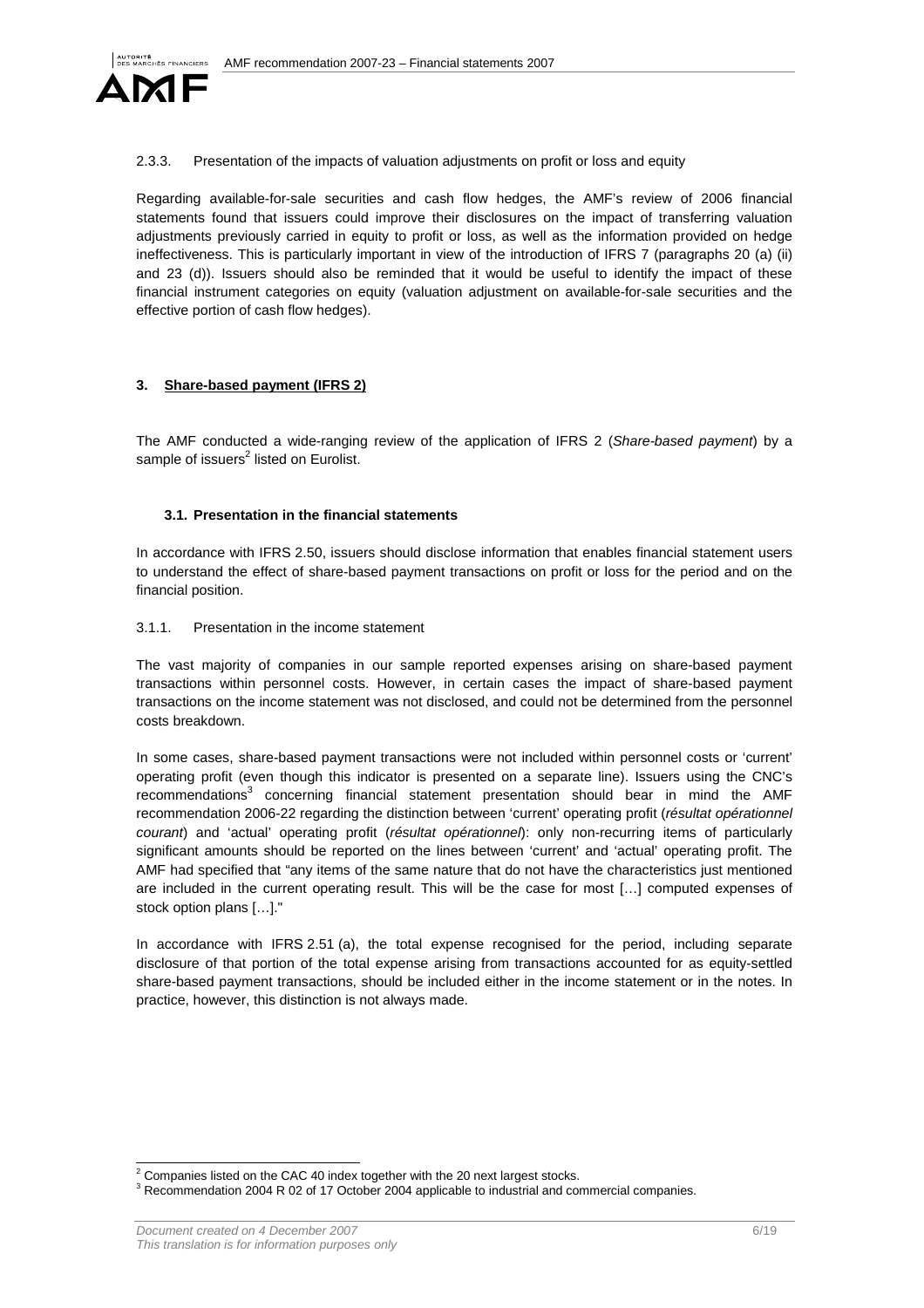

### 3.1.2. Measurement of share-based payment transactions

#### 3.1.2.1. Measurement date

In the vast majority of cases reviewed, share-based payments concern employees, and the fair value of the related transactions is determined by reference to available market prices (taking into account the specific terms and conditions of the share plan). Fair value is assessed at the grant date, defined as "the date at which the entity and another party (including an employee) have a shared understanding of the terms and conditions of the arrangement".

Our review found that issuers used a variety of terms to designate the measurement date including award date, grant date, date of approval by the board, and even date of the shareholders' meeting (respectively, date d'octroi, date d'attribution, date d'approbation par le conseil d'administration, date d'assemblée générale). To improve comparability and provide users with relevant information, the AMF recommends adopting the terminology used in IFRS 2 (grant date, or 'date d'attribution') and clearly stating how the term is applied.

3.1.2.2. Assumptions used to assess the fair value of stock options awarded during the period

Paragraph 46 of IFRS 2 requires issuers to disclose information that enables financial statement users to understand how the fair value of equity instruments granted during the period was determined.

When equity instruments consist of share options, IFRS 2.47(a) requires disclosures regarding the model and main assumptions used. For share options granted during the period, issuers should disclose the weighted average fair value of the options at the measurement date (i.e. the grant date) and information on how that fair value was measured, including the option pricing model used and the inputs to that model (weighted average share price, exercise price, expected volatility, option life, expected dividends, the riskfree interest rate and any other inputs to the model, including the method used and the assumptions made to incorporate the effects of expected early exercise).

For other equity instruments granted during the period, paragraph 47 requires issuers to disclose the number and weighted average fair value of those instruments at the measurement date, and information on how that fair value was measured.

A detailed analysis of the disclosures made for the different assumptions reveals a wide variety of practices:

- very few issuers gave details about the risk-free rate that they used;
- details were also lacking as regards expected dividends and reasons for early exercise;
- regarding the life of share plans, some companies adopted an estimated useful life, while others applied the contractual life of the plans. Details of the contractual life of these plans may be provided when describing their terms and conditions, but also as part of the disclosures indicating the assumptions used in measuring fair value (in a binomial model, for example). Issuers should therefore make a clear distinction between these two types of disclosure;
- when estimating expected volatility, some issuers used historical volatility, while others adopted a multi-criteria approach. In the latter case, issuers should make sure that they provide sufficiently detailed disclosures so that users can check that the criteria used are consistent with the requirements set out in IFRS 2.B22-B26 specifying the basis for estimating volatility.

When issuers have set up a number of different plans during the period or want to report on ongoing plans from previous years, they should consider preparing a summary statement to present the data required by paragraph 47.

Lastly, while the Black & Scholes model and binomial models (usually Cox Ross Rubinstein) were widely used, reference was also made to other pricing techniques such as Monte Carlo simulations. Since financial statement users are not necessarily familiar with these models – particularly in these early years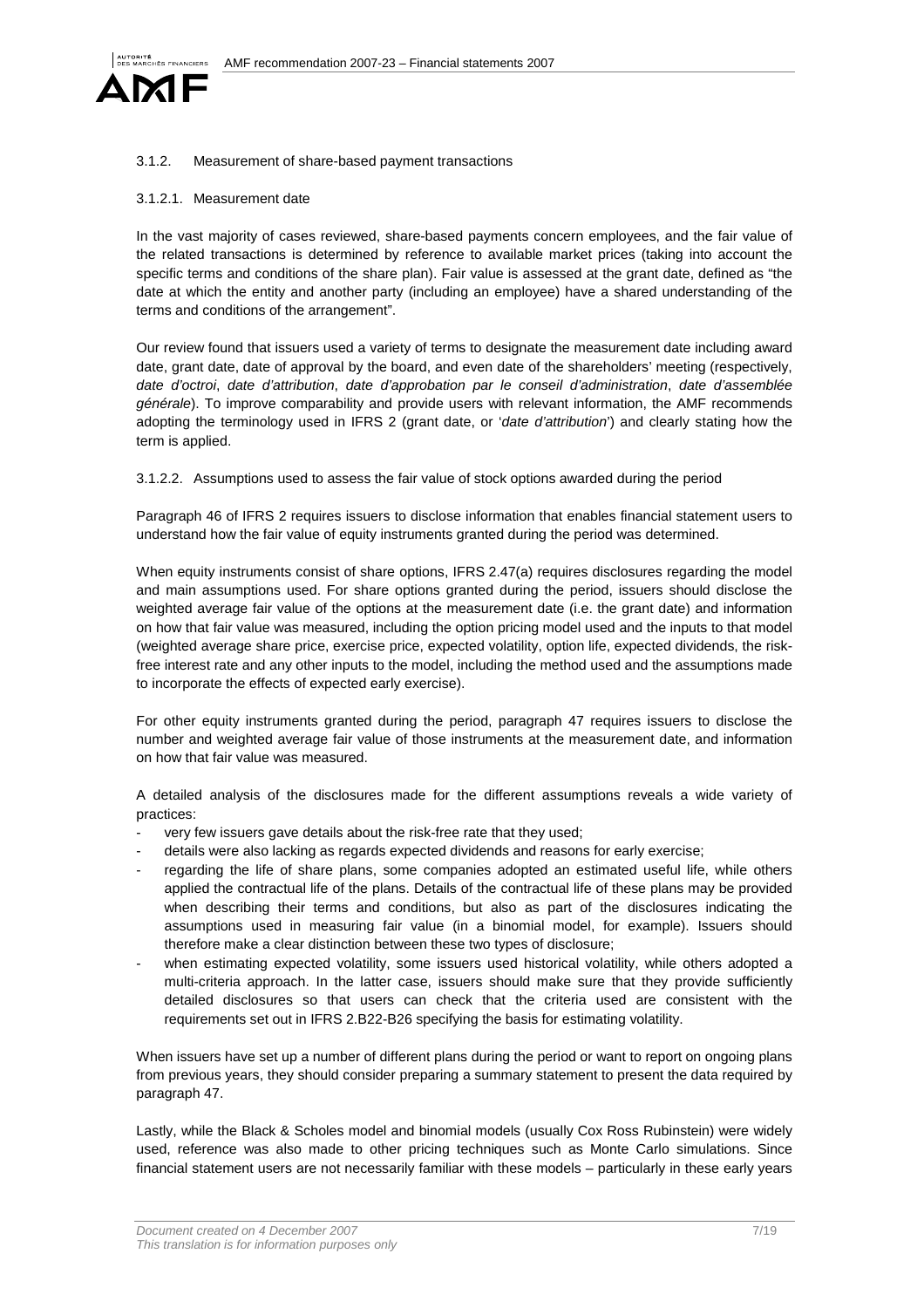

of IFRS adoption – we recommend that issuers provide a general explanation of the relevance of the models, having regard to the terms and conditions of their share plans.

#### 3.1.2.3. Share plans with performance conditions

Paragraphs 19 to 21 of IFRS 2 concern share plans with performance conditions. A distinction is made between conditions that depend on market variables (e.g. share price appreciation) and conditions unrelated to the market (e.g. increase in the issuer's market share). Market conditions must be taken into account when fair value is measured initially. With non-market conditions, however, the only requirement is that the number of options be adjusted according to whether the performance criteria are met.

Around one-third of the companies from our sample operate plans with performance conditions. Among these, just over half apply performance targets unrelated to market conditions (revenue, operating margin, EBITDA margin, ROCE, etc.). In accordance with IFRS 2.45 (a), companies could usefully specify the indicators selected and the period set for meeting the performance targets.

For other plans, market-based performance conditions are an important factor in estimating the expense to be recognised under IFRS 2. In accordance with paragraph 45 (a), appropriate disclosures should be provided enabling users of financial statements to understand how fair value was determined where this is material.

In both cases, whenever performance conditions have been met, the explanatory notes should include information to this effect, in connection with paragraph 45 (b) (vii), which requires disclosure of the number and weighted average exercise price of the options exercisable at the end of the period. If, on the other hand, performance conditions are met gradually (for example by reference to predefined thresholds), the intermediate thresholds or criteria satisfied should be indicated.

## **3.2. Employee savings plans**

#### 3.2.1. Observations based on our 2006 review

On 21 December 2004, the French national accounting board (Conseil National de la Comptabilité – CNC), issued a press release addressing the treatment of employee savings plans (Plan d'Épargne Enterprise) under IFRS. These plans allow employees to subscribe a special issue of shares at belowmarket prices subject to a non-transferability period. The difficulty with PEEs is to determine whether the non-transferability condition impacts the expense to be recognised under IFRS 2.

The AMF noted widely diverging practices regarding PEEs in 2006 financial statements. While some issuers considered that the non-transferability inherent to the scheme should not lead to a reduction of the estimated expense, others applied a significant discount, sometimes as much as 20%, for this restriction.

#### 3.2.2. Disclosures regarding PEEs

On 7 February 2007, the CNC issued a second press release providing a number of clarifications to its earlier statement. In this second release, the CNC underlined the need for issuers to provide extensive and precise disclosures enabling users to understand the way in which the financial statements were prepared.

We believe that this disclosure guidance could apply to other share-based payment schemes, particularly bonus share awards or PEEs that use leverage. In a leveraged PEE arrangement, employees make an investment equivalent, say, to one share and obtain a guarantee or partial protection for their initial outlay at maturity. They also capture some or all of the share price appreciation, multiplied by a coefficient (e.g. six times). Leverage is created by the issuer issuing a greater number of shares (at a discount) than those subscribed for (e.g. ten times more than the employee's investment). The issuer then transfers the discount on the shares to the institution responsible for structuring the transaction, in exchange for providing leverage. Participating employees benefit from the resulting multiplier effect.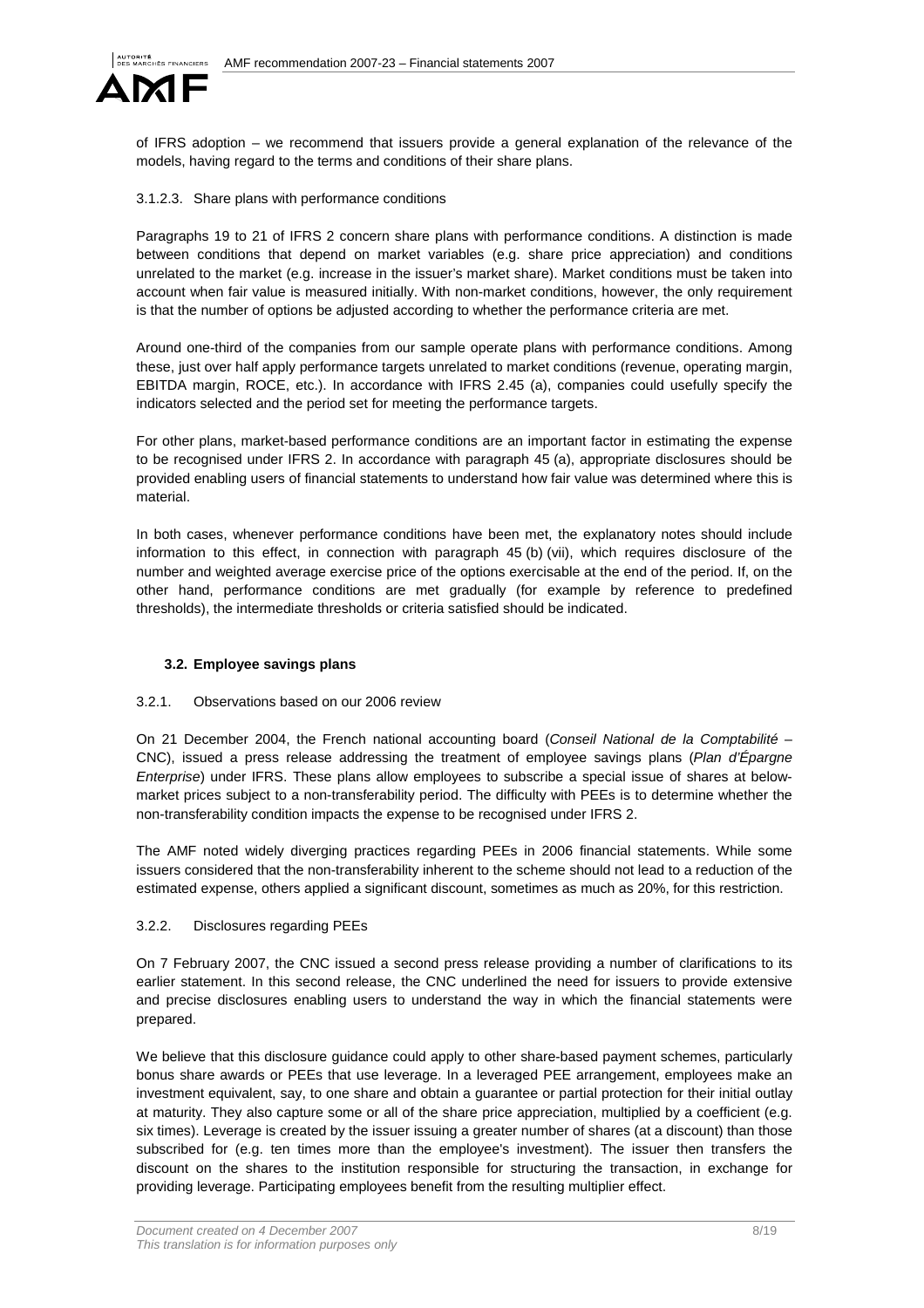

All aspects of transactions carried out through leveraged PEEs that apply a multiplier to an initial investment should be described in detail (IFRS 2.44). Disclosures should also be made regarding the financing arrangements or guarantees, granted by the financial institution, that create the leverage and ensure proper completion of the transaction. In practice, the AMF's review found that at best, companies operating leveraged plans provided a general description of these schemes, but seldom explained how the plan's characteristics were taken into account in the pricing model. However, the need for these explanations appears to be confirmed by IFRS 2.46.

## **4. Related party disclosures (IAS 24)**

IAS 24 requires certain related party disclosures to reflect the possibility that an entity's financial position may have been affected by the existence of related parties and by transactions with such parties. The AMF conducted a broad-ranging review of related party information provided by a sample of issuers<sup>4</sup> listed on Eurolist, and identified a number of areas where disclosures could be improved.

## **4.1. Key management personnel**

Key management personnel are classified as related parties by IAS 24. They are defined by paragraph 9 as "those persons having authority and responsibility for planning, directing and controlling the activities of the entity, directly or indirectly, including any director (whether executive or otherwise) of that entity".

The AMF's review of 2006 financial statements showed that "key management personnel" was given a wide variety of interpretations and generally defined too narrowly in comparison with the standard. In our sample, for instance, more than 35% of groups excluded directors from key management personnel, even though directors are explicitly included within the definition under IAS 24. Likewise, one-third of groups with a supervisory board considered that its members did not meet the definition of key management personnel. Different conclusions were also reached in the case of chief operating officers, senior management of subsidiaries and members of executive or other committees.

The large majority of groups (75%) either defined or provided sufficient details to enable users to understand which governing bodies are considered key management personnel. However, the various French terms used to refer to management ("principaux dirigeants", "cadres dirigeants", "direction du groupe", etc.) should be clarified.

We recommend that issuers clearly state in the notes which of their governing bodies or board committees they classify as "key management personnel" within the meaning of IAS 24.9. The definition should be consistent with the related disclosures in the other sections of the registration document or the annual report (e.g. presentations of the management team or executive committee, etc.).

## **4.2. Close family members**

Under IAS 24.9, related parties include members close to the family of any individual which controls, jointly controls or has a significant influence over the issuer and any member of key management personnel. Close family members are rarely referred to by the major groups in our sample. However, issuers should bear in mind that the disclosures required by IAS 24 for close family members are generally considered to represent material information.

 4 Companies listed on the CAC 40 index and the 20 next largest stocks.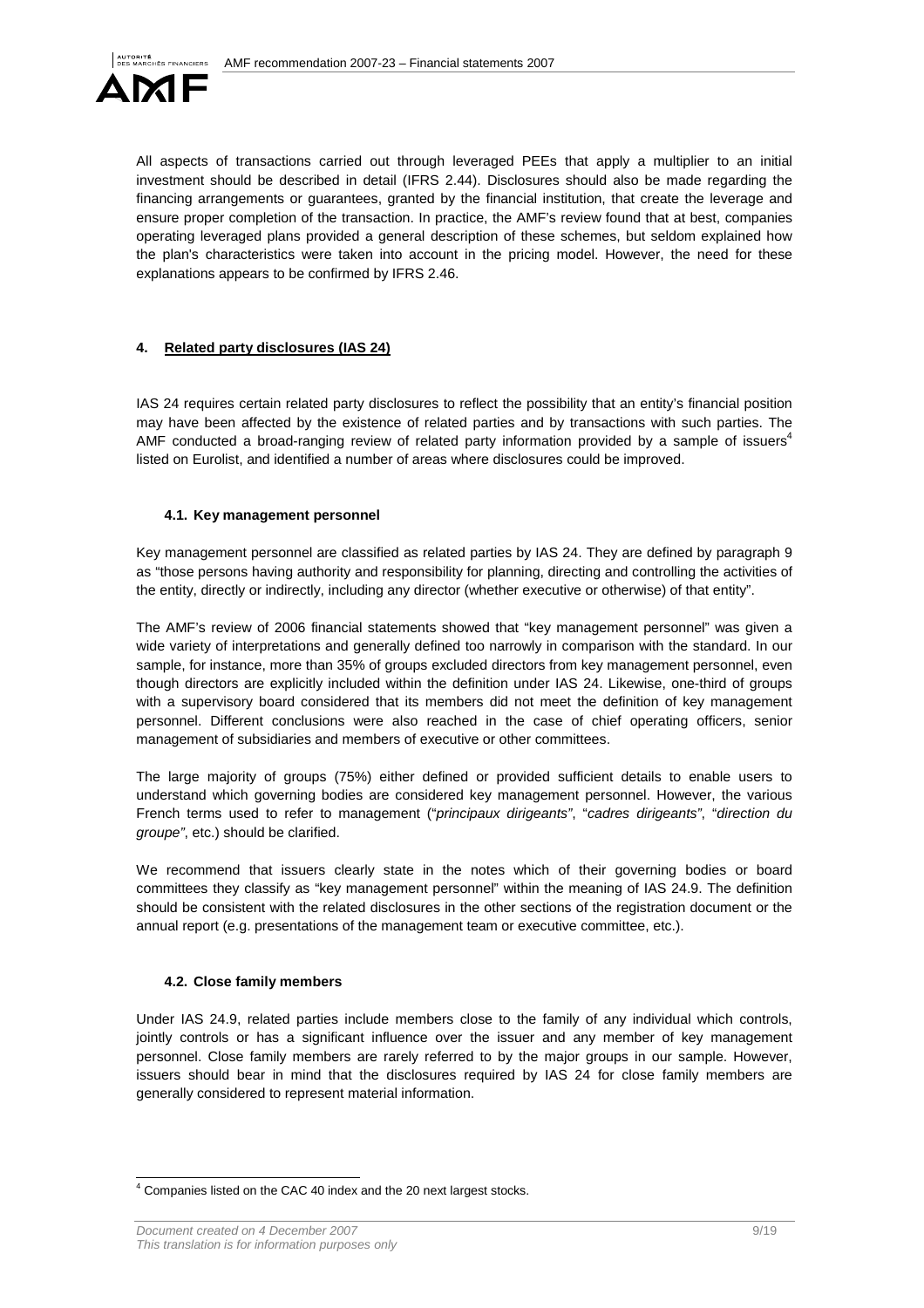

### **4.3. Key shareholders**

IAS 24.9 (a) defines a related party as any individual or entity that controls, jointly controls or exercises a significant influence over the issuer. In the case of listed companies whose capital may be spread among many investors, a shareholder with a very small equity interest can nevertheless exercise significant influence, and even control the company in specific cases. The application of IAS 24 therefore requires issuers to use their own judgement rather than rely on quantitative thresholds to identify key shareholders.

Specific disclosures are to be provided for entities falling within this category. These disclosures concern the nature of the related party relationship, as well as information about the transactions and balances outstanding at the reporting date, details of any guarantees given or received, and provisions for doubtful debts recognised in the period (paragraph 17).

In view of the above, IAS 24 requires issuers to disclose any specific circumstances resulting in significant influence or control. While a number of companies in our sample did disclose the fact that certain investors with an equity interest of less than 20% fell into the key shareholder category, the review found that other issuers supplied no information, even though at least one shareholder exercised significant influence or held more than 20% of the capital. The AMF therefore recommends analysing the substance of relations with shareholders in order to identify any related parties as defined by IAS 24.9(a).

### **4.4. Executive compensation**

IAS 24.16 requires entities to disclose the compensation of key management personnel in total (rather than on an individual basis) for each of the following five categories: short-term employee benefits, postemployment benefits, other long-term benefits, termination benefits, and share-based payment. However, our review found that, in practice, this breakdown of total compensation was rarely provided.

The application of IAS 24.17 should prompt issuers to disclose, for each compensation category referred to in paragraph 16, the related balance sheet liabilities and off-balance sheet commitments (such as severance pay), as well as items reported on the face of the income statement. Our review of 2006 financial statements found that the information presented did not generally allow users to verify that all the required disclosures had been duly provided.

The AMF draws issuers' attention to the fact that disclosures in the financial statements and in the management report on the type of compensation (immediate or deferred) accruing to the parties covered by the two disclosure obligations (IAS 24 and management report) must be consistent. The regulator found that the commitments described in the management report were not always disclosed in the notes, particularly in the case of termination indemnities.

## **4.5. Nature of the relationship between parents, subsidiaries and other investees**

There is room for improving disclosures concerning the relationship between a parent and its subsidiary or other investees. The AMF considers that a list of significant subsidiaries, showing the percentage of capital and voting rights held by the group, would help users understand the nature of the relationship between the parent and its subsidiaries (IAS 24.12). This information could be grouped with the disclosures made under IAS 27 on consolidation (for example, a description of the nature of control when the controlling entity holds less than 50% of the subsidiary's voting rights).

We found that issuers typically provided a description of the impacts of related party transactions on the income statement and balance sheet<sup>5</sup>, but often failed to give information on the terms and conditions of these transactions, on commitments given and received and on the impact of doubtful debts arising from related parties (IAS 24.17).

 5 Issuers are reminded that in consolidation, transactions with fully consolidated subsidiaries are eliminated in their entirety, while certain transactions with proportionally consolidated or equity-accounted companies are presented.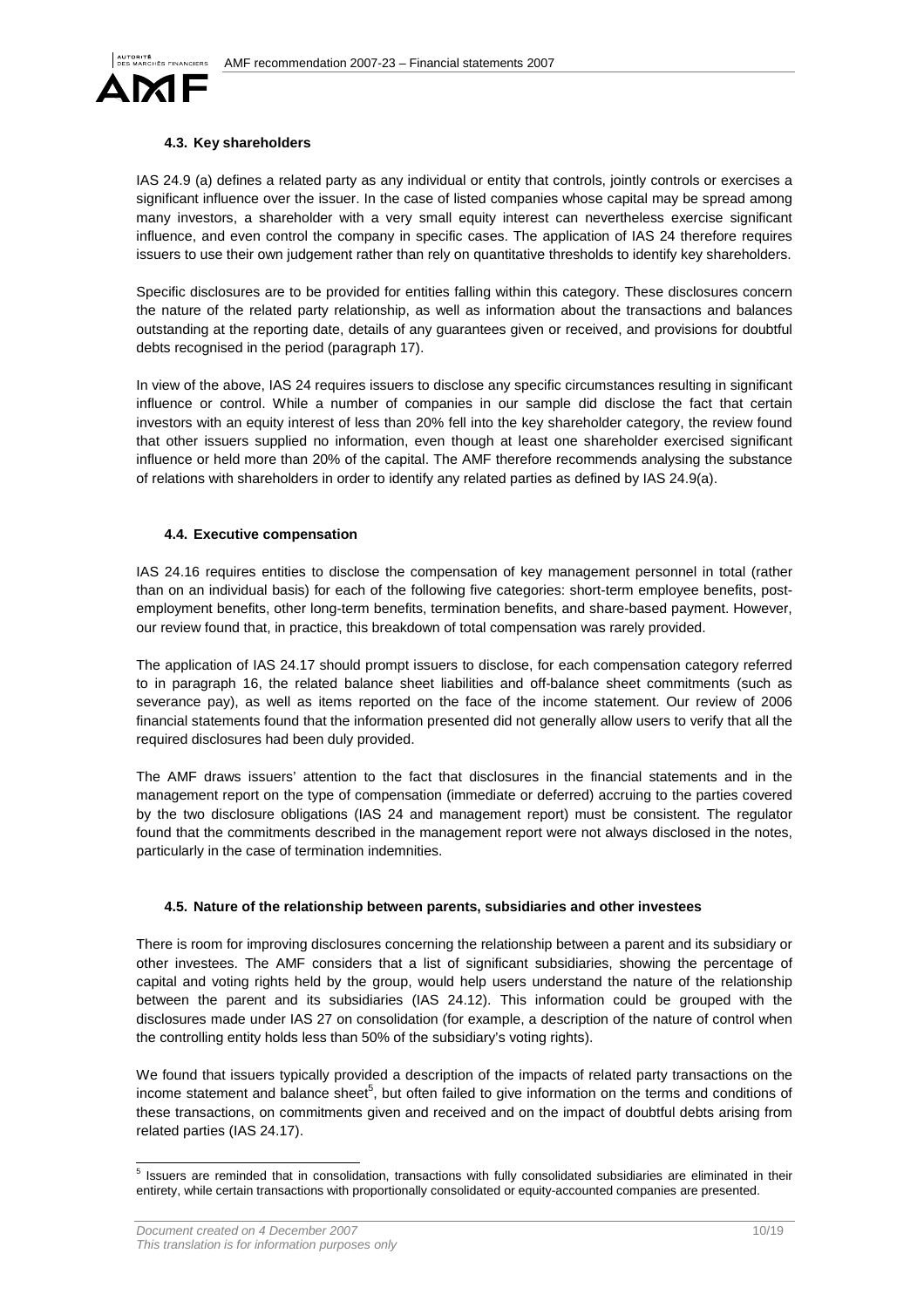

Issuers should bear in mind that IAS 24.18 requires disclosures to be made separately for each type of investment (joint ventures, associates, etc.). However, we found that this was rarely the case in practice, which meant that the information provided was of limited interest to users.

# **4.6. Common board members**

Only a minority of the groups in our sample identified entities with board members in common with the issuer as a related party.

Under IAS 24.9(f), an entity with board members in common with the issuer should only be considered as a related party when that board member controls, jointly controls, significantly influences or holds significant voting power over the entity. This is rarely the case with major issuers.

Issuers should however bear in mind that the notion of "board members" ("dirigeants") encompasses not only the chairman of the board of directors but all parties defined in paragraphs 9(d) and 9(e) of IAS 24. Further, in view of the requirement to report on related party transactions<sup>6</sup> (information which is not published in the registration document or with the financial statements), the AMF reminds issuers that the information provided under these two disclosure obligations must be consistent, and that the information provided in the financial statements must comply with the level of detail required by IAS 24.18.

When an entity is classified as a related party because it has a board member in common with the issuer holding significant voting power, a description of the criteria used to assess the relationship may be helpful.

# **4.7. Materiality**

In addition to the aforementioned obligations, IAS 24 states that certain transactions are to be disclosed if they are with a related party, such as participation in a defined-benefit plan which spreads the associated risks among the group's entities, settlements of liabilities on behalf of another party, provision of guarantees and transfers of research and development (IAS 24.20).

We observed that issuers often failed to provide these related party disclosures on the grounds that the impact of these transactions on the financial statements was not material. Paragraph 11 of IAS 1 defines material information as information that could influence the economic decisions of users taken on the basis of the financial statements. In assessing related party transactions under IAS 24, qualitative considerations should prevail over a quantitative approach:

- "The profit or loss and financial position of an entity may be affected by a related party relationship even if related party transactions do not occur. The mere existence of the relationship may be sufficient to affect the transactions of the entity with other parties." (IAS 24.7);
- "A related party transaction is a transfer of resources, services or obligations between related parties, regardless of whether a price is charged." (IAS 24.9).

These principles are designed to take into account the specific ways in which related party relationships can influence an entity's financial position. Consequently, although we understand that issuers may wish to be selective in their related party reporting, for example by defining a materiality threshold, a number of precautions should be taken:

materiality thresholds should be adapted to the type of transaction concerned, particularly in the case of disclosures concerning transactions with individuals;

<sup>6&</sup>lt;br>6 Statutory auditor's report on agreements which the issuer has directly or indirectly entered into with a member of management (CEO, COO, director), an investor holding at least 10% of its voting rights or the investor's ultimate controlling party, other than on an arm's length basis (Art. L 225-38 and 39 of the French Commercial Code).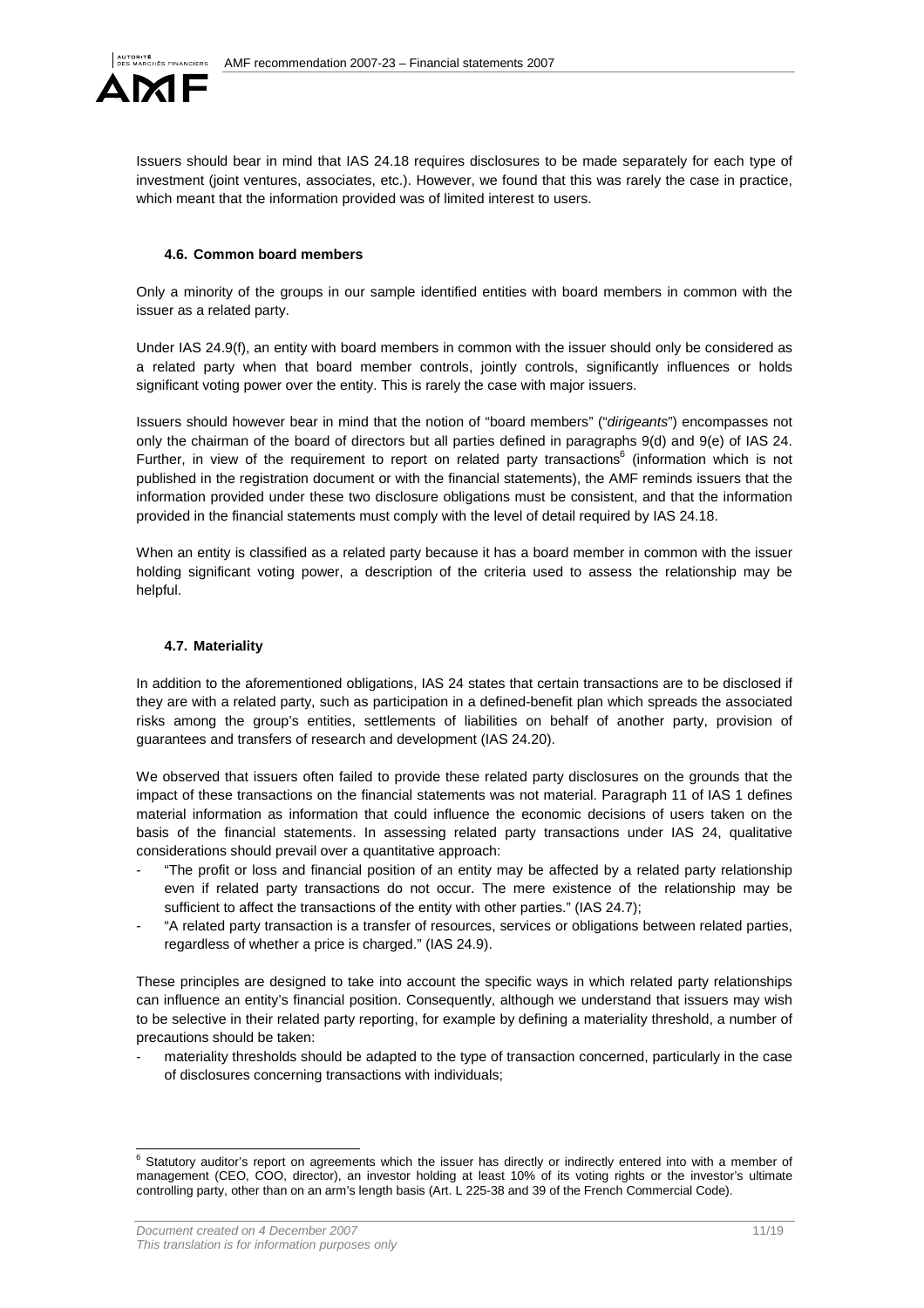

- items of a similar nature may be disclosed in aggregate except when separate disclosure is necessary for an understanding of the effects of the related party transactions on the financial statements of the entity (IAS 24.22);
- entities should ensure that transactions involving non-material amounts which disclosure is necessary to ensure a good understanding of the financial statements are presented appropriately in the notes. This could be the case, for example, with commitments given to a joint venture to partner its development, if the joint venture's development would be a key factor in increasing the group's market value. It may also apply to transactions carried out at no consideration involving goods or services whose fair value is significantly higher.

### **5. Impairment of assets (IAS 36)**

Because intangible assets account for a sizeable percentage of equity, impairment is a critical issue. At the end of 2006, intangible assets owned by CAC 40 industrial and commercial companies represented a substantial 77% of equity, compared with 81% one year earlier.

IAS 36 defines the recoverable amount of an asset as the higher of its fair value less costs to sell and its value in use (paragraph 18). Value in use is the present value of the future cash flows expected to be derived from the asset. The standard identifies a "fair value hierarchy", specifying the order of preference that must be applied in fair value calculations:

- the best evidence of an asset's fair value less costs to sell is a price in a binding sale agreement (IAS 36.25);
- if there is no binding sale agreement but the asset is traded in an active market, fair value less costs to sell is the asset's market price less the costs of disposal (IAS 36.26);
- if there is no binding sale agreement or active market for an asset, fair value less costs to sell is based on the best information available, by reference to recent transactions for similar assets (IAS 36.27).

IAS 36.27 states that if the first two methods are impractical, reference should be made to the "best information available" to reflect the amount that an entity could obtain taking into consideration "the outcome of recent transactions for similar assets within the same industry" (analogical methods). In practice, it may be difficult to obtain detailed information and identify listed/unlisted companies or transactions that can be usefully compared with the asset or group of assets to be valued. For a meaningful comparison, the share price must be relevant, the transactions selected sufficiently recent to ensure that the economic climate has not significantly changed, and the peer sample should include entities operating in the same industry, with a similar scale and profitability profile as the issuer.

As a result, a discounted cash flow method may be more appropriate to estimate fair value. However, issuers should ensure that this type of method is applied correctly. For example, business plans drawn up by management which factor in increases in capacity and future restructuring measures (excluded from calculations of value in use under IAS 36) should not be considered unless issuers are confident that these projections are consistent with those that would be applied by the market. If this is the case:

- the process used to develop the business plan should be known and deemed to be appropriate for calculating fair value, based on the issuer's ability to forecast cash flows accurately in the past;
- issuers should have enough evidence to justify the forecasts in the business plan. In particular, comparable transactions should be selected, possibly based on less stringent criteria than in the analogical methods referred to above (industry studies, analysts' reports, etc.). This would allow issuers to show that the forecasts are in line with the market (capacity increases and future restructuring measures based on analysts' expectations, revenue growth, profitability targets, etc.). The relationship between the results obtained and the comparable transactions used should be explained, along with any variation;
- issuers should also conduct analyses of sensitivity to the main forecasts and assumptions underlying the calculation (IAS 1.120).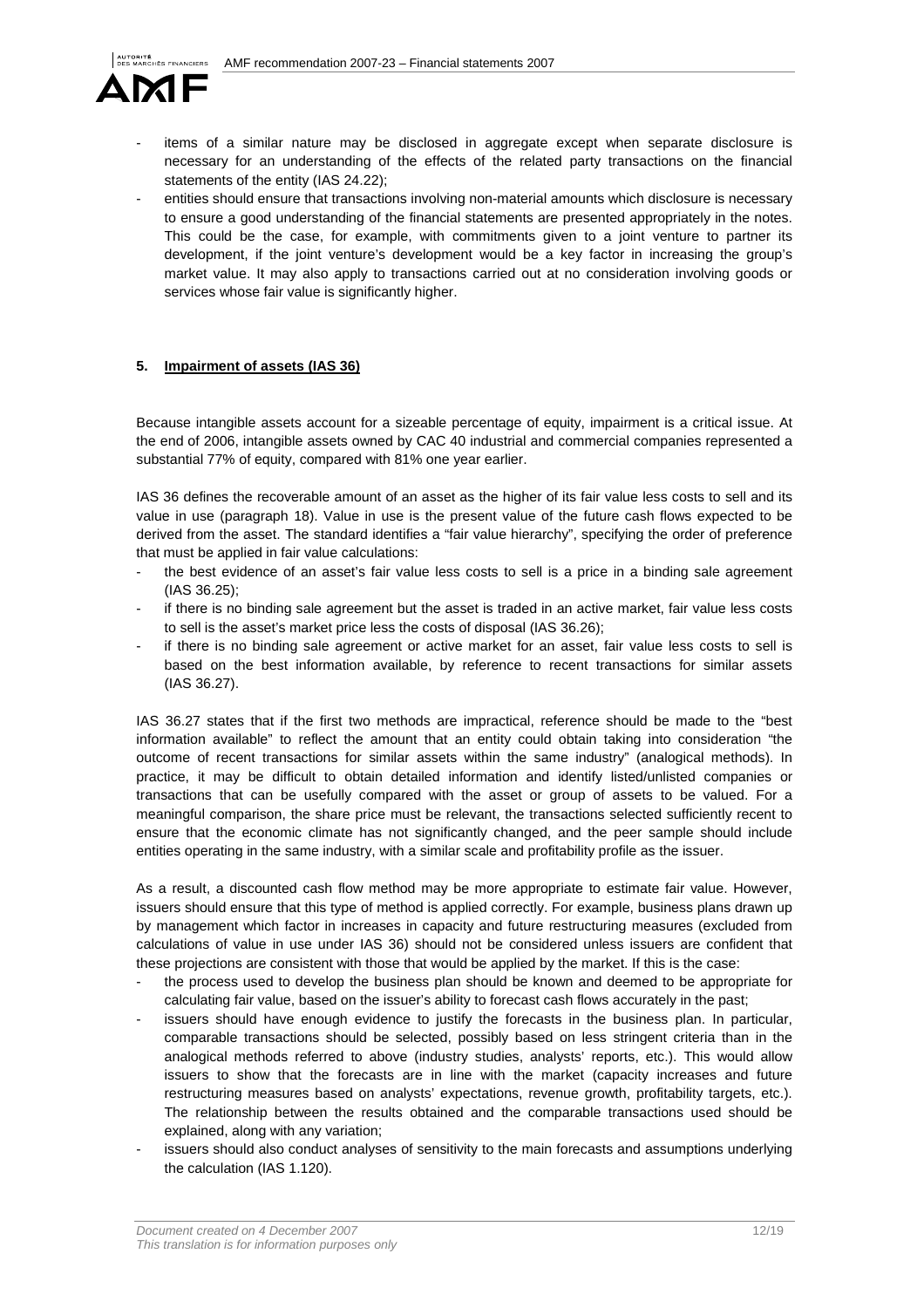

If cash flow projections are used, issuers should disclose this fact in the notes to the financial statements, and explain the reason for this choice. Any changes to key past assumptions should also be disclosed, along with the sources of information used. Sensitivity analyses should be provided where appropriate (IAS 36.134 (f) and IAS 1.120).

# **6. Presentation of financial statements (IAS 1)**

# **6.1. Information provided for the first-time application of IFRS**

For the transition to IFRS in 2005, IFRS 1 provided a number of options, notably concerning business combinations, recognition of actuarial gains and losses arising on employee benefit obligations, and use of a revalued amount as deemed cost for property plant and equipment. The first financial statements prepared under IFRS included detailed disclosures allowing users to assess the impact of these options compared with the policies applied under previous GAAP. However, certain options have an impact over more than one period.

The AMF's review of 2006 financial statements found that certain issuers no longer provided information about the options taken at the time of transition to IFRS, even though the disclosure would certainly help users understand the financial statements. In accordance with paragraph 108 of IAS 1, the AMF draws issuers' attention to the need for ongoing disclosures about the options taken upon first-time adoption which continue to have a significant impact on the financial statements.

## **6.2. IAS 1 amendments: Capital disclosures**

The IAS 1 amendments were adopted by the European Union on 11 January 2006 and are effective for financial periods beginning on or after 1 January 2007.

The revised standard is designed to provide users of financial statements with additional information on the issuer's objectives, policies and processes for managing capital. Entities are required to provide both qualitative and quantitative information in the notes to the financial statements, in particular (IAS 1.124 B):

- a description of what the entity manages as capital: some entities include certain financial liabilities (e.g. subordinated debt) as equity, while others consider that certain equity components (such as those related to cash flow hedges or financial instruments with a step-up clause) do not classify as equity;
- quantitative data summarising what the entity manages as capital;
- a description of any external restrictions affecting the entity's capital (for example, arising from regulatory requirements);
- an indication of whether the entity has complied with any capital requirements and if it has not complied, the consequences of such non-compliance.

The AMF notes that these new disclosures for 2007 must be based on information reported internally to management.

## **6.3. Materiality principle**

All requirements under IFRS only apply if the resulting information is material. In accordance with IAS 1.31, applying the materiality concept means that a specific disclosure requirement need not be satisfied if the information is not material. To avoid over-burdening their financial reports, issuers should look to ensure a healthy balance between their obligations under the standards and the relevance of the resulting information.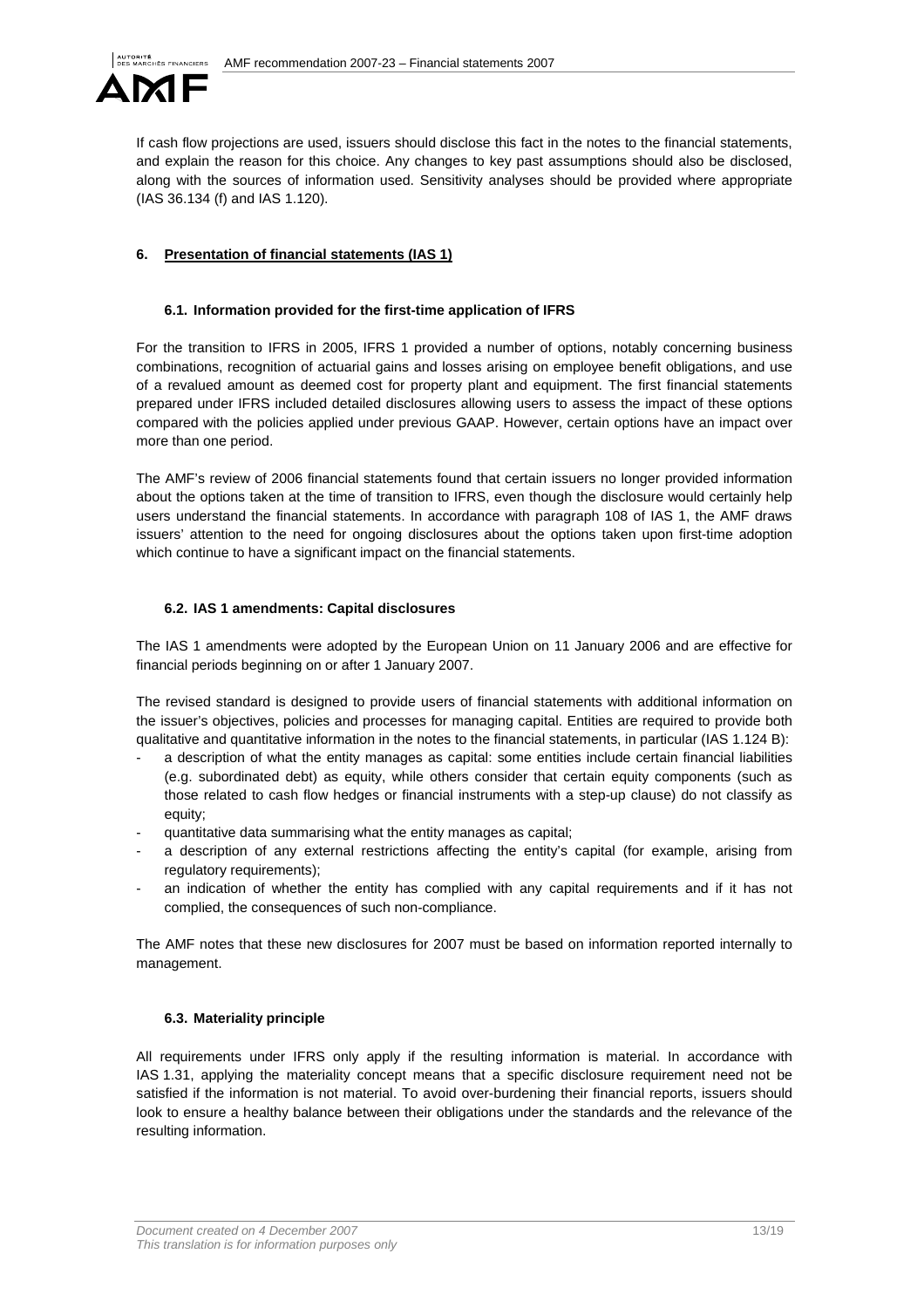

# **7. Cash flow statements (IAS 7)**

### **7.1. Line of profit or loss used under the indirect method**

IAS 7.18 provides that cash flows from operating activities may be reported using either the direct method, whereby major classes of gross cash receipts and gross cash payments are disclosed, or the indirect method, whereby profit or loss is adjusted for the effects of transactions of a non-cash nature. Although entities are encouraged to report operating cash flows under the direct method, it is rarely used in practice, mainly because it requires substantial modifications to data and/or systems.

Use of the indirect method under IAS 7 requires entities to adjust profit or loss for the effects of transactions of a non-cash nature, but does not specify which line of profit or loss should be adjusted. In the illustrative example provided in the Appendix to IAS 7, the first line in the cash flow statement is profit before taxation, while IAS 7.20 states that profit should be adjusted for the effects of minority interest.

The definition of profit applied by CAC 40 companies differs widely in practice, with the most commonly used terms being consolidated net profit, net attributable profit, pre-tax profit, net profit from continuing operations, pre-tax profit of consolidated subsidiaries, operating profit and gross operating profit (respectively, résultat net consolidé, résultat net part du groupe, résultat avant impôt, résultat net des activités poursuivies, résultat avant impôt des sociétés intégrées, résultat opérationnel and excédent brut d'exploitation). As some of these terms are not defined by the standards, issuers are encouraged to provide a precise definition of the terminology applied in the notes to the financial statements. This will allow users, at a minimum, to understand how the indicator was computed based on the nearest profit indicator presented in the published income statement.

### **7.2. Cash and cash equivalents**

#### 7.2.1. The AFTE/AFG position

On 8 March 2006, the French association of corporate treasurers (Association Française des Trésoriers d'Entreprise – AFTE) and the French asset management association (Association Française de la Gestion Financière – AFG) put forward a number of criteria for analysing which collective investment schemes could be reported within cash and cash equivalents<sup>7</sup>. Their analysis identified two major categories of funds, which entails very different additional control procedures. Euro-denominated money market funds classified in the AMF's Monétaire Euro fund category, are automatically considered to meet the definition of cash and cash equivalents under IAS 7. This definition is provided in IAS 7.6 and states that cash equivalents are short-term, highly liquid investments that are readily convertible to known amounts of cash and which are subject to an insignificant risk of changes in value. No other money market funds are automatically classified as cash and cash equivalents. As a result, issuers should perform an in-depth analysis to determine whether these other funds fall within the cash and cash equivalents category, for example if they present low historical volatility or have largely stable net asset values.

The recent turmoil on the financial markets should prompt investors and statutory auditors to verify that these accounting classifications are still appropriate. Issuers are advised to review the performance of funds automatically classified as cash equivalents over 2007 to confirm that the risk of changes in value remains insignificant. The analysis of other money market funds based on the four criteria in IAS 7 should also be updated, paying particular attention to the risk of changes in value, historical volatility, prospective sensitivity, and the availability of net asset values (e.g. daily or weekly) in 2007. Instruments that fail to meet any of these criteria should not be reported within cash and cash equivalents in the 2007 financial statements.

<sup>&</sup>lt;sup>7</sup> AMF position 2011-13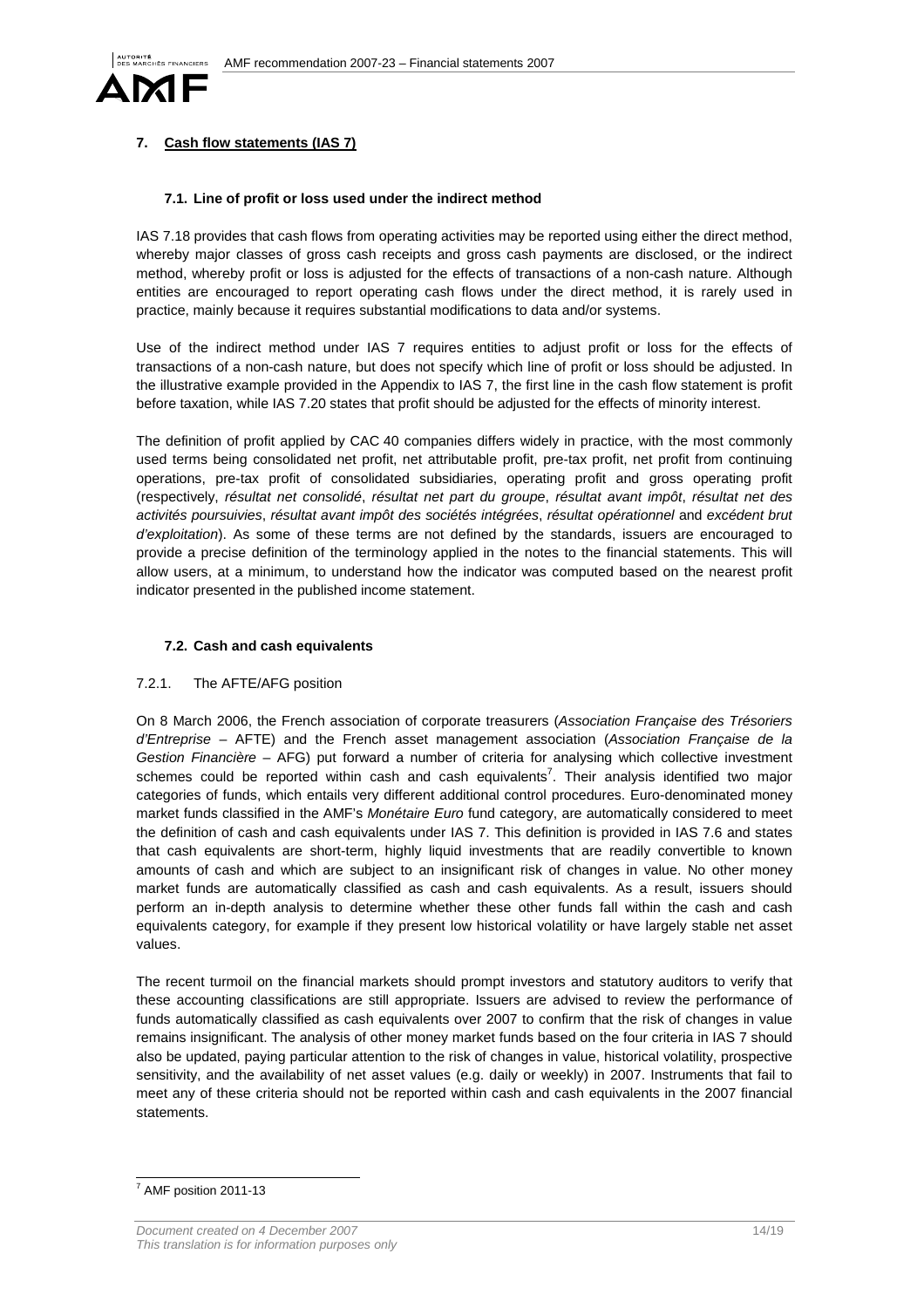

### 7.2.2. Other disclosures

In accordance with IAS 7.45, an issuer must disclose the components of cash and cash equivalents and present a reconciliation of the amounts in its cash flow statement with the equivalent items reported in the balance sheet.

The effect of any change in the policy for determining components of cash and cash equivalents, for example a change in the classification of financial instruments previously considered to be part of an entity's investment portfolio, is reported in accordance with IAS 8 (IAS 7.47).

## **8. Employee benefits (IAS 19)**

## **8.1. Impacts of the option allowing actuarial gains and losses to be carried in equity.**

IAS 1 on the presentation of financial statements includes specific requirements applicable to the statement of changes in equity.

IAS 1.96 states that an entity should present a statement of changes in equity showing:

- (a) profit or loss for the period;
- (b) each item of income and expense for the period that, as required by other standards or by interpretations, is recognised directly in equity, and the total of these items;
- (c) total income and expense for the period (calculated as the sum of (a) and (b)), showing separately the total amounts attributable to equity holders of the parent and to minority interest; and
- (d) for each component of equity, the effects of changes in accounting policies and corrections of errors recognised in accordance with IAS 8.

In accordance with IAS 1.97, an entity should also present, either on the face of the statement of changes in equity or in the notes:

- (a) the amounts of transactions with equity holders acting in their capacity as equity holders, showing separately distributions to equity holders;
- (b) the balance of retained earnings (i.e. accumulated profit or loss) at the beginning of the period and at the balance sheet date, and the changes during the period; and
- (c) a reconciliation between the carrying amount of each class of contributed equity and each reserve at the beginning and the end of the period, separately disclosing each change.

Following the amendments made to IAS 1 to reflect the new provisions of IAS 19 published in December 2004, the statement of changes in equity can be presented in two different ways:

- as a statement of recognised income and expense, with transactions involving equity holders presented in the notes;
- or as a statement of changes in equity, showing total income and expense recognised in the period and transactions with equity holders.

Under IAS 19.93B, issuers that choose to recognise actuarial gains and losses in equity must present those gains and losses in a "statement of recognised income and expense", which will only include those items referred to in IAS 1.96. Entities may not then present actuarial differences in either the statement of changes in equity prepared under the columnar format in accordance with IAS 1.101, or in any other format showing the items referred to in IAS 1.97.

We found that the groups opting to recognise actuarial gains and losses outside the income statement did not always comply with IFRS. Some issuers presented two complete statements of changes, even though the standard asks for only one statement to be chosen, while others published a single statement by aggregating income and expense with transactions involving equity holders. Furthermore, the total amount of income and expense recognised during the period was not always disclosed, contrary to the requirements of IAS 1.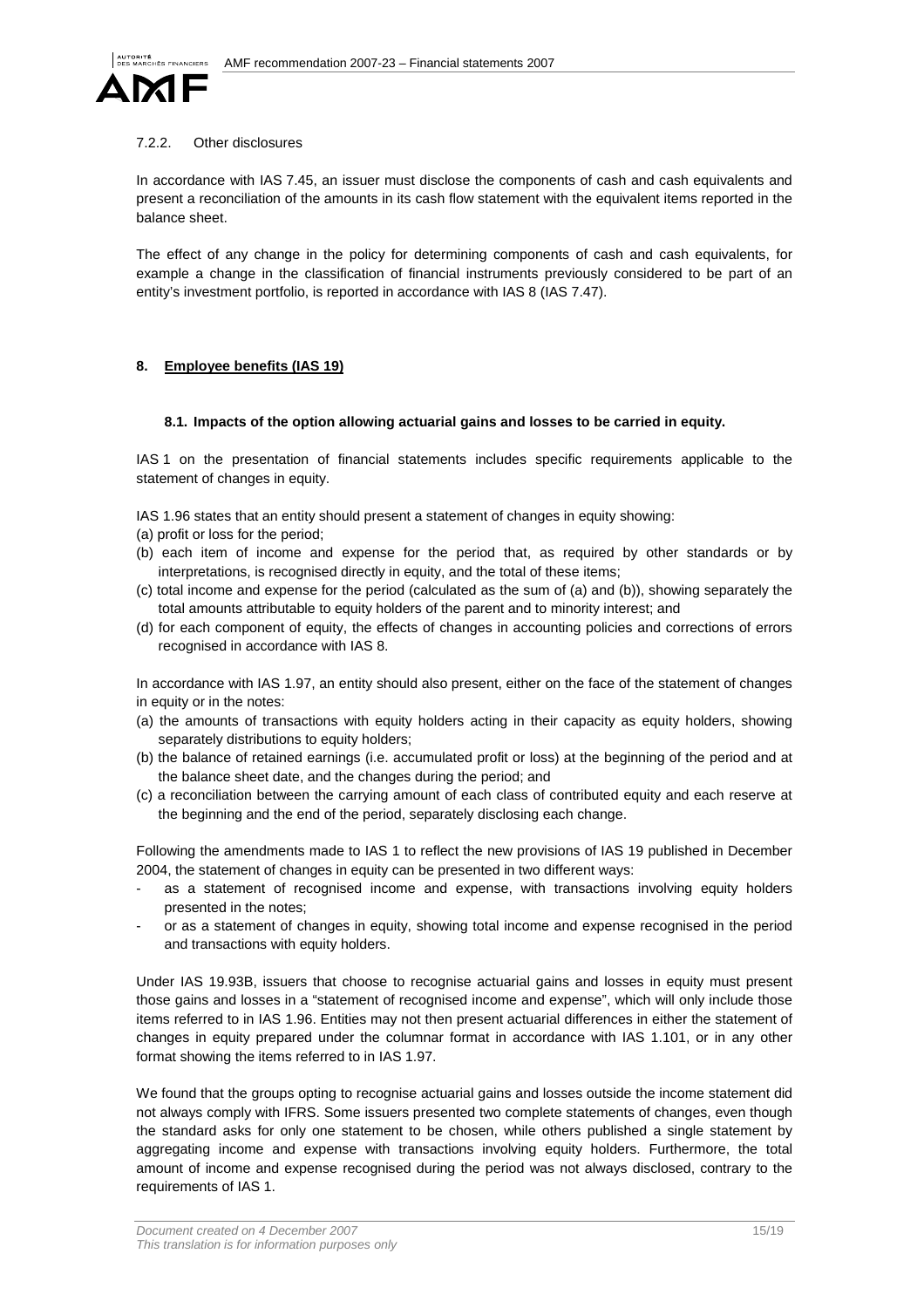

### **8.2. Disclosures regarding experience adjustments**

Issuers should be careful when reporting amounts for experience adjustments relating to the current year and previous years. The effects of differences between actuarial assumptions and what has actually occurred should be presented in accordance with IAS 19.120 A p (ii,) and result in an adjustment to plan assets and liabilities. Experience adjustments provide users of financial statements with a useful indication about the quality of the estimates made.

#### **8.3. Disclosures concerning plan assets**

IAS 19.120 A (j) requires, for each major category of plan assets (including, but not limited to, equity instruments, debt instruments, property, and all other financial assets), disclosures about the percentage that each constitutes of the fair value of total plan assets held.

The AMF reminds issuers of the importance of providing the appropriate level of disclosure for these assets (and for the "other assets" category in particular), to allow users to assess the degree of risk associated with the plan (IAS 19. BC 85 A (b)).

## **9. Business combinations and consolidation**

Business combinations as dealt with by IFRS 3 continue to be the focus of numerous discussions between issuers and the securities regulator.

## **9.1. Failure to recognise or disclose contingent liabilities**

According to paragraph 36 of IFRS 3, acquirers must allocate the cost of a business combination to the acquiree's identifiable assets, liabilities and contingent liabilities. When the combination represents a major acquisition for the issuer, the acquirer should ensure that all contingent liabilities have been identified. The AMF noted that issuers sometimes failed to describe the type of contingent liabilities recognised, even though the material nature of the liabilities may require more extensive disclosures for users.

## **9.2. Use of provisional values**

In recognising a business combination, acquirers should determine the fair value of the assets, liabilities and contingent liabilities of the acquiree. Because not all of this information may be available at the acquisition date, IFRS 3.62 allows entities to account for the combination using provisional values, which may subsequently be adjusted within 12 months of transaction. If the initial accounting is modified after the balance sheet date of the year in which the combination took place, IFRS 3 provides that comparative information may be presented as if the final accounting had been completed from the acquisition date (IFRS 3.62 (iii)). For this reason, paragraph 69 of the standard requires issuers to disclose in the notes to the financial statements that the initial accounting for the business combination was determined only provisionally and to explain why this is the case.

We noted that in practice, these disclosures were not always provided. The AMF wishes to draw issuers' attention to the significant efforts to be made in order to provide explicit information on business combinations accounted for using provisional values. Where no such disclosures are made, users may consider the provisional estimates as final, which would mean that any subsequent adjustments would have to be accounted for as a change in accounting policy or correction of an error in accordance with IAS 8.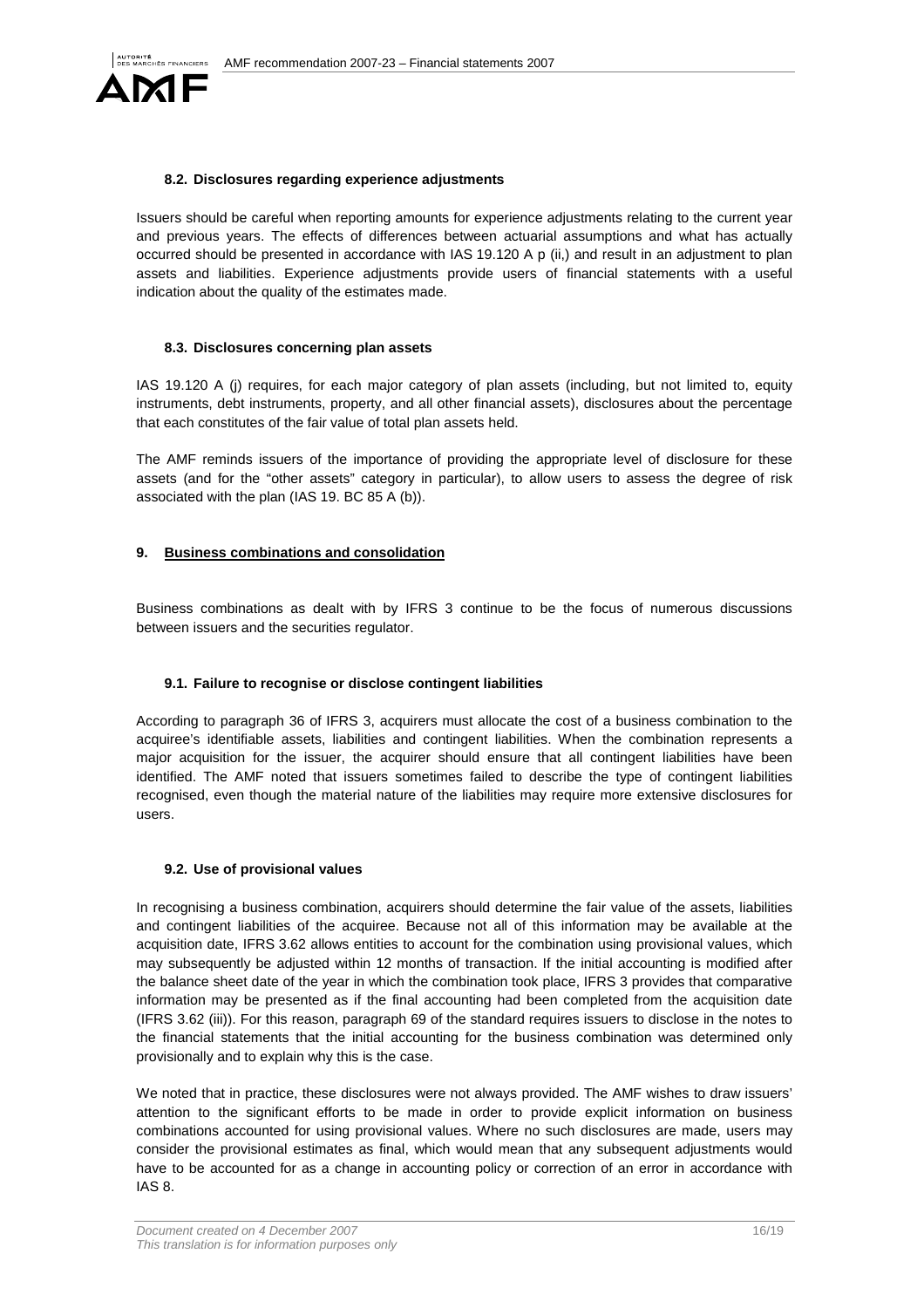

### **9.3. Determining the fair value of the price paid**

IFRS 3.24 states that the acquirer should measure the cost of a business combination as the aggregate of the fair values, at the date of exchange, of assets given, liabilities incurred or assumed, and equity instruments issued by the acquirer, in exchange for control of the acquiree.

The AMF wishes to draw issuers' attention to the fact that all aspects of the transaction should be taken into account when determining the fair value of the consideration provided in exchange for control. Accordingly, when the seller helps to finance the business combination, issuers should consider whether the terms of conditions of the financing arrangement are compatible with market conditions. Financing granted under extremely favourable terms for the issuer may effectively represent a discount to the sale price; if this is the case, issuers should consider whether to adjust the fair value of the price paid for the combination and, hence, the residual goodwill.

### **9.4. Problems encountered in applying IAS 28**

In terms of disclosures concerning investments in associates, the AMF would like to see more issuers providing summarised information for the assets, liabilities, revenues and profit or loss of these investments (IAS 28.37.b).

Issuers should be reminded that the level of disclosure adopted for investments in associates should be determined in light of the materiality of the investment for the reporting entity.

### **10. Main IFRIC rejections**

# **10.1. CESR / BusinessEurope / FEE statement on the main IFRIC rejection notes**

Before taking requests for interpretation onto its agenda, IFRIC examines them in light of the four criteria in its foundation constitution. A request can be rejected if one of the following criteria is met:

- existing standards are clear enough to allow the issue to be addressed without the need for interpretation; this may also be the case if there are no divergent practices regarding the matter in question;
- the issue is included in the IASB's work plan and will be dealt with in the short or medium term by a new standard or a draft amendment to an existing standard;
- the issue is so complex that IFRIC is unlikely to be able to produce an interpretation within a reasonable timeframe;
- divergent practices exist, but the issue is too specific for IFRIC to address.

Because IFRIC publishes rejection notes, it is highly instructive to analyse the interpretation requests that were rejected on the grounds of adequate existing standards or the unlikelihood of divergent practices. Even though the notes that accompany IFRIC decisions are not part of the "applicable sources" listed in IAS 8.11, they can offer valuable insights for the proper application of IFRS.

CESR, BusinessEurope<sup>8</sup> and FEE (Fédération des Experts Comptables Européens) discussed the status of these rejection notes at end-2006 and reached a consensus on various issues, including the following:

- Although they are not officially part of IFRS, IFRIC rejection notes are an important source of guidance, especially during the current transitional period, to help users apply IFRS correctly and uniformly;

 $\overline{a}$ <sup>8</sup> BusinessEurope is the former Industries de la Communauté Européenne (UNICE).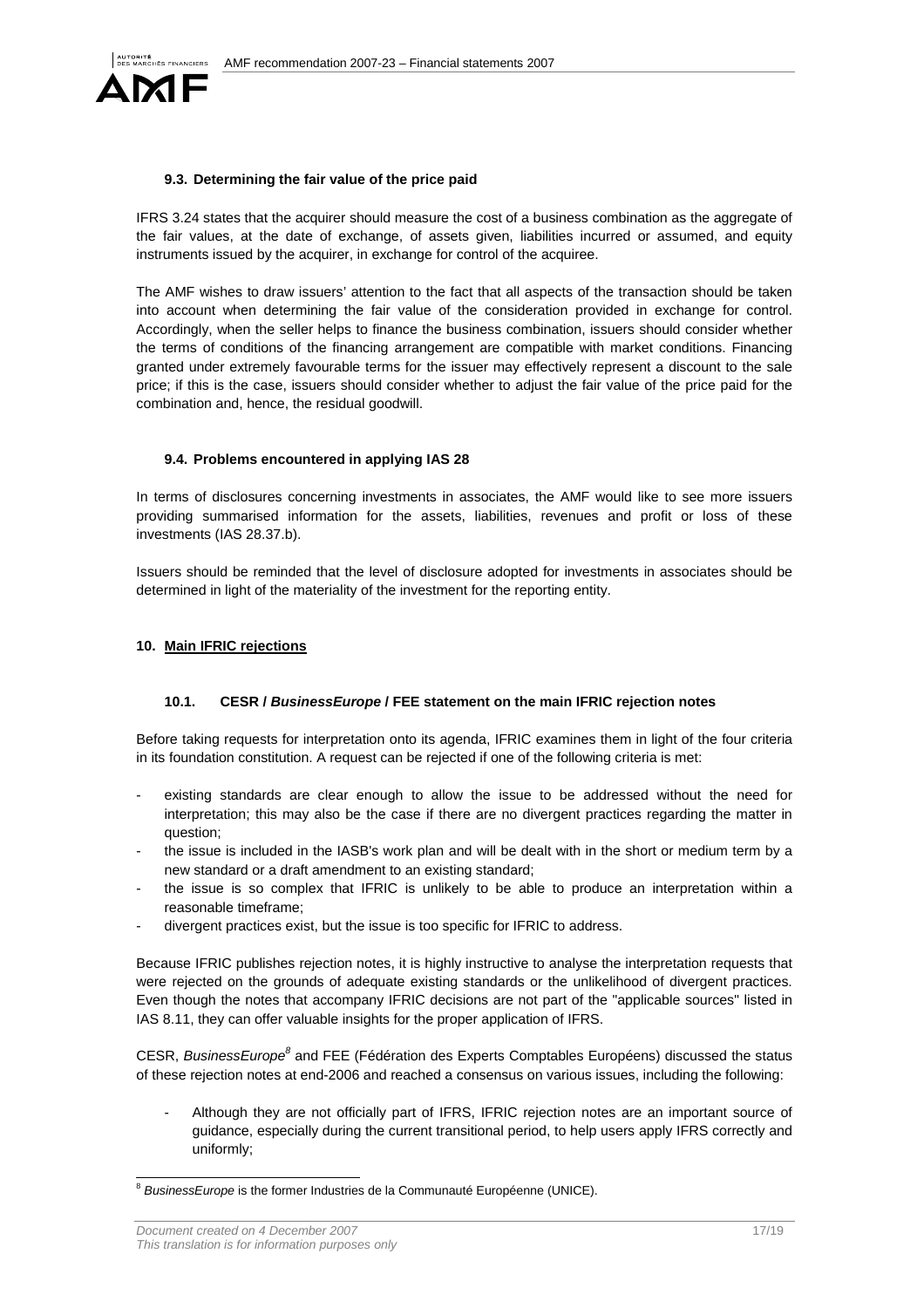

Since IFRIC rejection notes often provide clarification of the standards, issuers are expected to pay close attention to them when determining their accounting polices. In the case of a change in a previous accounting treatment following the issue of an IFRIC rejection note, an issuer should apply IAS 8 and provide proper and sufficient disclosure of the reasons for the change, having regard to the particular facts and circumstances of the individual case, including reference to the IFRIC rejection note. In most cases, there is no need to specify whether the consequence of a rejection note, i.e. a retrospective change to previously presented information, is a change in accounting policy or an error correction. (Sample wording was provided for this purpose.) If an issuer decides to continue applying an accounting policy that appears to be inconsistent with an IFRIC rejection note, the burden of proof is on the issuer to explain why the accounting policy concerned is nevertheless appropriate.

Although these views may change in future, the AMF considers that the consensus still applies to 2007 financial statements.

### **10.2. Main rejections in 2007**

The AMF is drawing attention to some of the IFRIC rejection notes issued in 2007. In particular, where matters of concern to them are submitted to the IASB for clarification, issuers should clearly describe the position they have adopted pending an amendment to the standard.

10.2.1. Issues put out to consultation in an Exposure Draft of Annual Improvements or addressed in another IASB project

10.2.1.1. January 2007: IAS 39 - Instruments indexed to an entity's own revenue or EBITDA

The IFRIC was asked to provide guidance on whether a contract indexed to the revenue of an issuer or to its earnings before interest, tax, depreciation and amortisation (EBITDA) is (or might contain) a derivative. According to IAS 39.9, a derivative is, inter alia, a financial instrument or a contract whose value changes in response to a variable "provided in the case of a non-financial variable that the variable is not specific to a party to the contract".

This issue raises two questions:

- Does the above exclusion apply only to insurance contracts?
- Does EBITDA or revenue represent a financial or non-financial variable?

The IFRIC finally decided not to take this item onto its agenda but to refer it to the IASB, with the recommendation that IAS 39 be amended to stipulate that the exclusion applies only to insurance contracts.

#### 10.2.1.2. May 2007: IAS 16 – Sale of assets held for rental

IFRIC declined to provide an interpretation of the accounting treatment of asset sales following a rental period (e.g. where a carmaker rents vehicles for a period of time before selling them second-hand). IFRIC noted a degree of interpretational divergence as regards this issue. It recalled that, under normal circumstances, IAS 16 and IFRS 5 prohibit the recognition of revenue when a previously rented asset is sold, but it acknowledged that, in limited circumstances, reporting revenue might be consistent with IAS 18 (if the amount is recognised gross on the "sales" or "revenues" line rather than net on an "other revenues" line). IFRIC decided to raise this issue with the Board.

#### 10.2.1.3. May 2007: IAS 1 - Current / non current presentation

At present, paragraphs 51 to 62 of IAS 1 require a distinction between current and non current items on the balance sheet. The IFRIC decided not to take this issue onto its agenda, while recommending to the Board that paragraph 62 be amended to make it clear that classifying financial assets and liabilities as